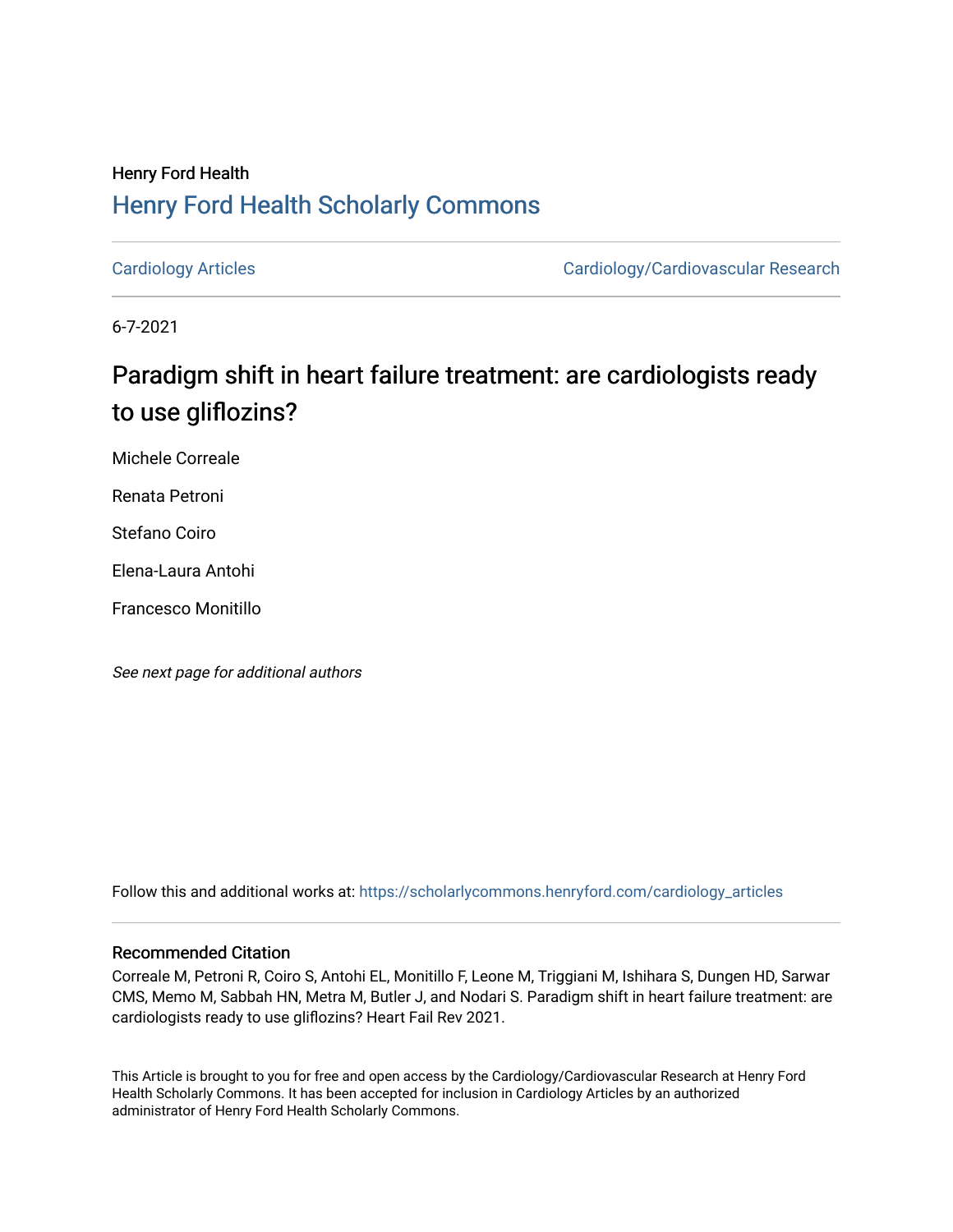## Authors

Michele Correale, Renata Petroni, Stefano Coiro, Elena-Laura Antohi, Francesco Monitillo, Marta Leone, Marco Triggiani, Shiro Ishihara, Hans-Dirk Dungen, Chaudhry M S Sarwar, Maurizio Memo, Hani N. Sabbah, Marco Metra, Javed Butler, and Savina Nodari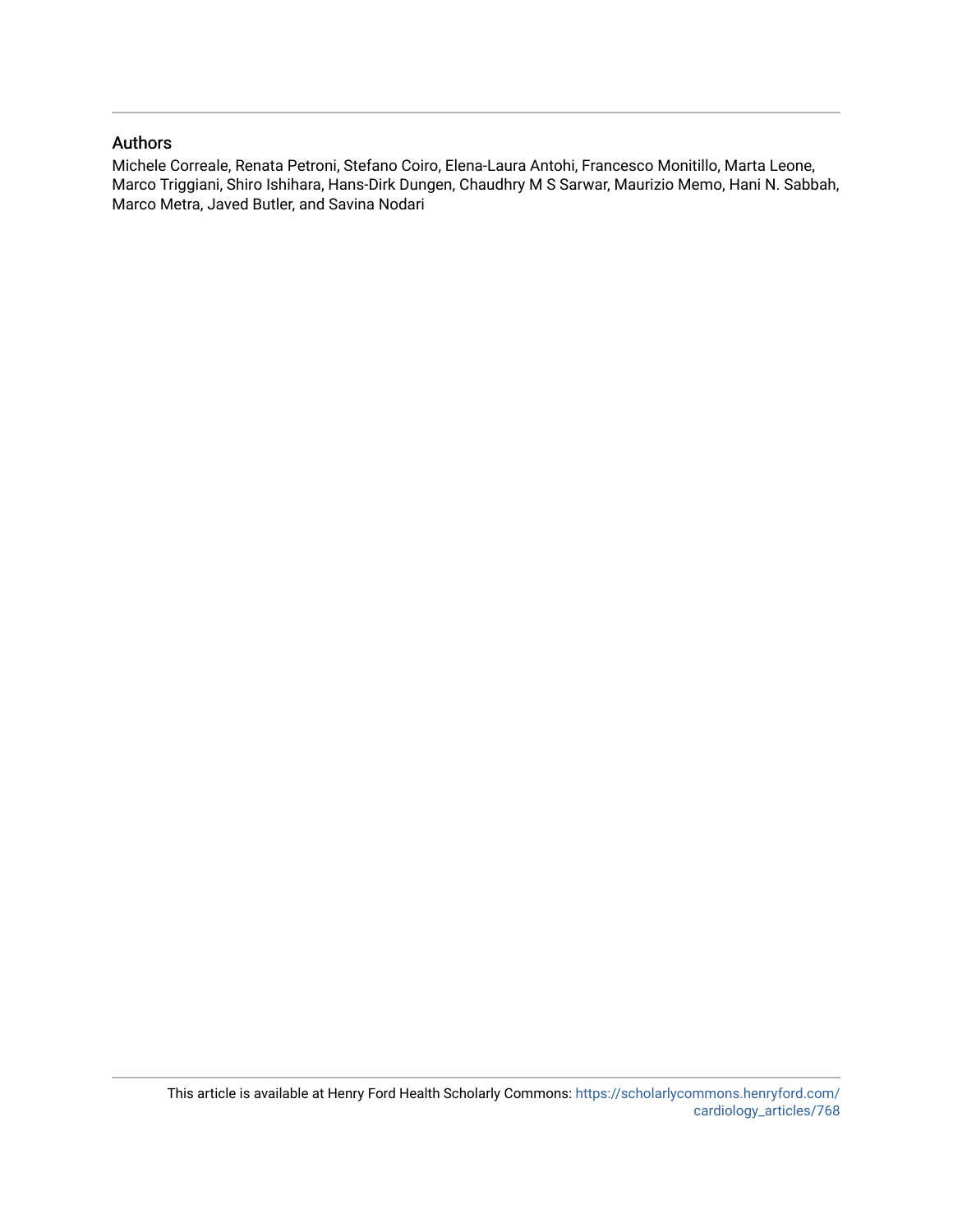

# **Paradigm shift in heart failure treatment: are cardiologists ready to use gliflozins?**

MicheleCorreale<sup>1</sup><sup>®</sup> · Renata Petroni<sup>2,3</sup> · Stefano Coiro<sup>4</sup> · Elena-Laura Antohi<sup>5,6</sup> · Francesco Monitillo<sup>7</sup> · Marta Leone<sup>8</sup> · Marco Triggiani<sup>9</sup> · Shiro Ishihara<sup>10</sup> · Hans-Dirk Dungen<sup>11</sup> · Chaudhry M. S. Sarwar<sup>12,13</sup> · **Maurizio Memo14 · Hani N. Sabbah15 · Marco Metra16 · Javed Butler17 · Savina Nodari16**

Accepted: 7 April 2021 © The Author(s), under exclusive licence to Springer Science+Business Media, LLC, part of Springer Nature 2021

#### **Abstract**

Despite recent advances in chronic heart failure (HF) therapy, the prognosis of HF patients remains poor, with high rates of HF rehospitalizations and death in the early months after discharge. This emphasizes the need for incorporating novel HF drugs, beyond the current approach (that of modulating the neurohumoral response). Recently, new antidiabetic oral medications (sodium-glucose cotransporter 2 inhibitors (SGLT2i)) have been shown to improve prognosis in diabetic patients with previous cardiovascular (CV) events or high CV risk profile. Data from DAPA-HF study showed that dapaglifozin is associated with a signifcant reduction in mortality and HF hospitalization as compared with placebo regardless of diabetes status. Recently, results from EMPEROR-Reduced HF trial were consistent with DAPA-HF trial fndings, showing signifcant benefcial efect associated with empaglifozin use in a high-risk HF population with markedly reduced ejection fraction. Results from the HF with preserved ejection fraction trials using these same agents are eagerly awaited. This review summarizes the evidence for the use of glifozins in HF treatment.

**Keywords** Chronic heart failure · Diabetes mellitus · Glifozin · Empaglifozin · Dapaglifozin · Canaglifozin · Sodiumglucose cotransporter 2 inhibitors (SGLT2i)

On behalf of Master Program Group on Drug Development for Heart Failure

 $\boxtimes$  Michele Correale opsfco@tin.it

- <sup>1</sup> Cardiology Department, University Hospital Ospedali Riuniti, Foggia, Italy
- <sup>2</sup> Department of Medicine, Di Lorenzo Clinic, Avezzano, Italy
- <sup>3</sup> Cardiology, Department of Life, Health and Environmental Sciences, University of L'Aquila, L'Aquila, Italy
- <sup>4</sup> Cardiology Department, Santa Maria della Misericordia University Hospital, Perugia, Italy
- <sup>5</sup> ICCU, Emergency Institute for Cardiovascular Diseases "C.C. Iliescu", Bucharest, Romania
- The University for Medicine and Pharmacy "Carol Davila", Bucharest, Romania
- <sup>7</sup> Cardiology, Emergency Cardiology Unit, University Hospital Policlinico Bari, Bari, Italy
- <sup>8</sup> Cardiology Department, Santissima Annunziata Hospital, Taranto, Italy
- Division of Cardiology, La Memoria" Hospital, Gavardo (Bs), Italy
- <sup>10</sup> Internal Medicine, Cardiology, and Intensive Care Unit, Nippon Medical School Musashi-Kosugi Hospital, Kawasaky, Japan
- <sup>11</sup> Department of Internal Medicine-Cardiology, Charite' Universitäts Medizin, Berlin, Germany
- <sup>12</sup> Pulse Heart Institute, Spokane, WA 99204, USA
- <sup>13</sup> Stony Brook University, Stony Brook, NY 11794, USA
- <sup>14</sup> Section of Pharmacology, Department of Molecular and Translational Medicine, University of Brescia, Brescia, Italy
- <sup>15</sup> Department of Medicine, Division of Cardiovascular Medicine, Henry Ford Hospital, Detroit, MI, USA
- <sup>16</sup> Cardiology Section, Department of Medical and Surgical Specialties, Radiological Sciences and Public Health, University of Brescia, Brescia, Italy
- <sup>17</sup> Department of Medicine, University of Mississippi, Jackson, MS, USA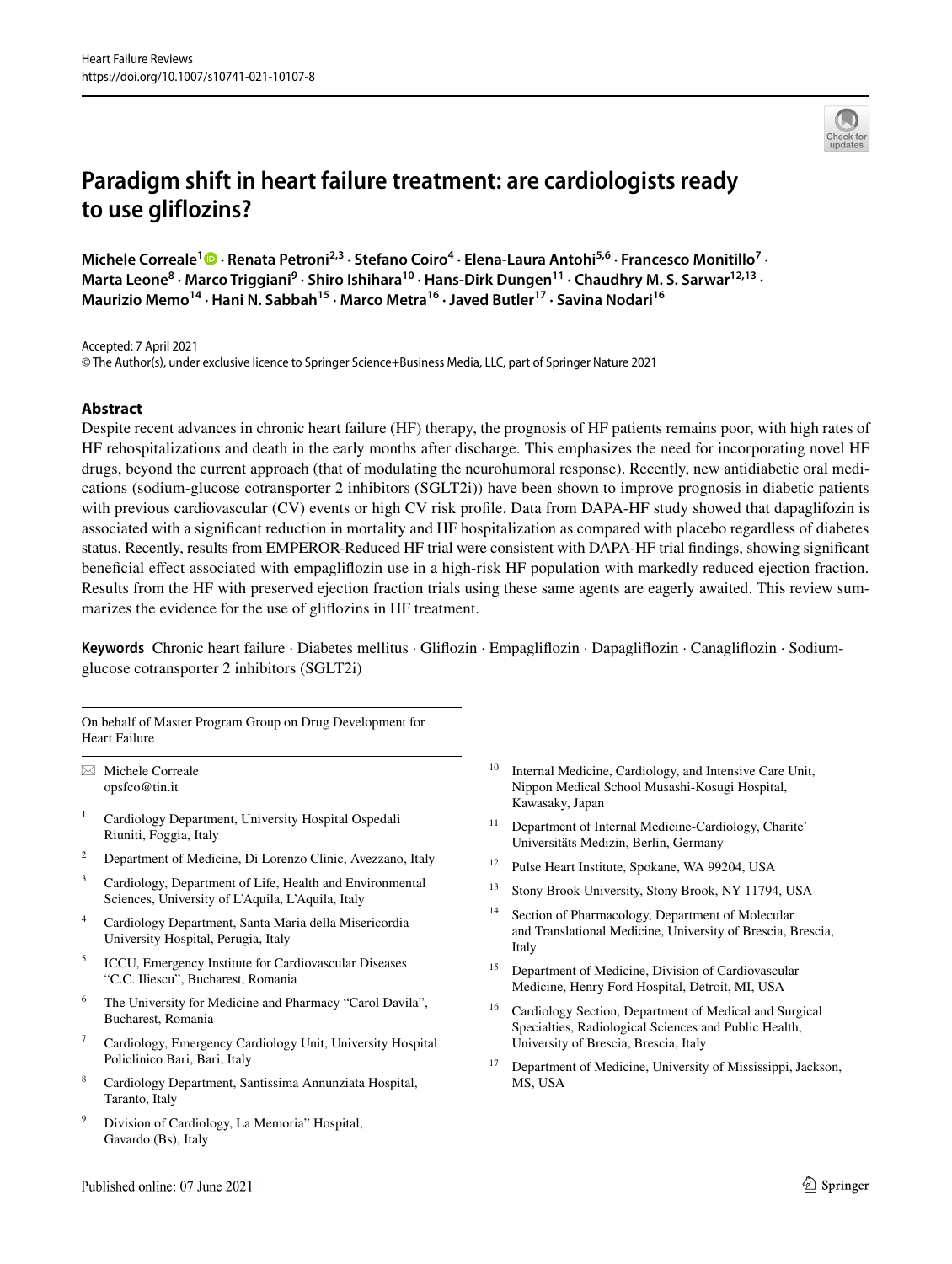#### **Introduction**

Heart failure (HF) is one of the major public health problems and causes of high rates of morbidity and mortality worldwide. Type 2 diabetes mellitus (T2DM) is a highly prevalent disease with more than 400 million people afected [\[1](#page-15-0)]. The relative risk of incident HF and/or idiopathic cardiomyopathy is higher in patients with diabetes compared with those without diabetes [\[2](#page-15-1)–[6\]](#page-15-2). Moreover, impaired glucose regulation is associated with a high risk of development of HF [[7,](#page-15-3) [8\]](#page-15-4).

Reducing mortality and hospitalizations is the most important clinical endpoint in HF patients, and the risk of these events is markedly increased in HF patients with concomitant diabetes: the higher mortality risk attributable to diabetes is applicable to both HF with preserved ejection fraction (HFpEF) and with reduced ejection fraction (HFrEF), as well as to ischemic and non-ischemic cardiomyopathy.

The pathophysiologic mechanisms connecting T2DM and HF are complex and cannot be explained by the sharing of some CV risk factors alone such as hypertension and coronary artery disease (CAD). Direct toxic efects of hyperglycaemia, effects of renin–angiotensin–aldosterone system (RAAS) activation, mitochondrial dysfunction, and metabolic derangements in cardiac myocytes, for example, are some of the mechanisms that play key roles in the development of HF in diabetic patients [[9–](#page-15-5)[11](#page-15-6)].

Inhibitors of the sodium-glucose cotransporter 2 (SGLT2i), also called glifozins, are a new class of blood glucose lowering medications that block renal glucose reabsorption in the proximal tubule, leading to increased urinary sodium and glucose excretion. The aim of this review is to introduce this new class of antidiabetic drugs, describe preclinical and clinical evidence in support of their use, and emphasize their role in the treatment of HF by providing practical advice for their use by non-diabetologists.

#### **Mechanism of action**

The proximal renal tubule absorbs most of the fltered glucose which is about 180 g/day. This is achieved by utilizing active Na<sup>+</sup> absorption through basolateral Na<sup>+</sup>/K<sup>+</sup> ATPase pumps in the epithelial tubular cells that generate an electrochemical gradient favouring glucose to enter the cell using the sodium-glucose cotransporter1 (SGLT) and SGLT2 when the  $Na<sup>+</sup>$  concentration in the glomerular filtrate is higher versus lower  $Na<sup>+</sup>$  concentration in the epithelial cells  $[12]$  $[12]$ . SGLT2 is a high-capacity, low-affinity transporter that is expressed almost exclusively in the initial portion of the proximal tubule [\[13\]](#page-15-8), which accounts for 90% of the reabsorbed glucose. Residual glucose is reabsorbed by SLGT1, a low-capacity, high-affinity transporter, at the end of the proximal tubule. Patients with T2DM express a signifcantly higher number of SGLT2s in the proximal tubule as compared with healthy individuals [[14](#page-15-9)]. Consequently, glucose reabsorption from the glomerular fltrate is greatly increased in T2DM patients. The glucose resorption capacity from the blood reaches its maximum when the blood glucose levels exceed 200 mg/dl, at which point it would be excreted in urine to prevent extreme hyperglycemia. Inhibition of SGLT2 lowers this threshold [[15](#page-15-10)]. In patients with T2DM in treatment with SGLT2i, lower incidence of hypoglycaemia was noted, because SGLT2i leave the metabolic counter regulation intact. In fact, SGLT2i increase plasma glucagon concentrations and gluconeogenesis in patients with T2DM [[16\]](#page-15-11). Furthermore, SGLT2 inhibition enhances lipolysis and shifts substrate utilisation from carbohydrates to lipids [[17](#page-15-12)], contributing to a reduction in fat mass and body weight [\[18](#page-15-13)]. This physiological response to excessive renal glucose excretion may prevent hypoglycaemia. Since SGLT2i utilize glomerular fltration rate, its glucose lowering ability declines when the eGFR falls  $\lt$  45 ml/min/1.73 m<sup>2</sup>. In addition, in patients without hyperglycemia, it has been observed that the glycosuria with SGLT2i is reduced, resulting in lower risk of hypoglycemia (Table [1\)](#page-3-0) [[25\]](#page-15-14).

#### **Pleiotropic effects**

The use of SGLT2i is associated with many favourable effects such as reduction of preload (diuretic effects [\[19](#page-15-15)]) and afterload (blood pressure (BP) [[20](#page-15-16)], arterial stifness  $[21]$  $[21]$ , improvement of mitochondrial efficiency  $[22]$ , delay of decline in eGFR, delay of microalbuminuria and macroalbuminuria, weight loss [\[23\]](#page-15-19), reduction in epicardial adipose tissue [[24\]](#page-15-20), improvement in glycaemia, and reduction in uric acid  $[25]$  $[25]$ . Considering those effects and numerous

<span id="page-3-0"></span>**Table 1** SGLT2 inhibitors in T2DM and CVD according the ESC recommendations

| Recommendations                                                                                                                                    | Class | Level |
|----------------------------------------------------------------------------------------------------------------------------------------------------|-------|-------|
| SGLT2 inhibitors                                                                                                                                   |       |       |
| Empagliflozin, canagliflozin, or dapagliflozin are recommended in patients with T2DM<br>and CVD, or at very high/high CV risk, to reduce CV events | - 1   | A     |
| Empagliflozin is recommended in patients with T2DM and CVD to reduce CV events                                                                     |       | в     |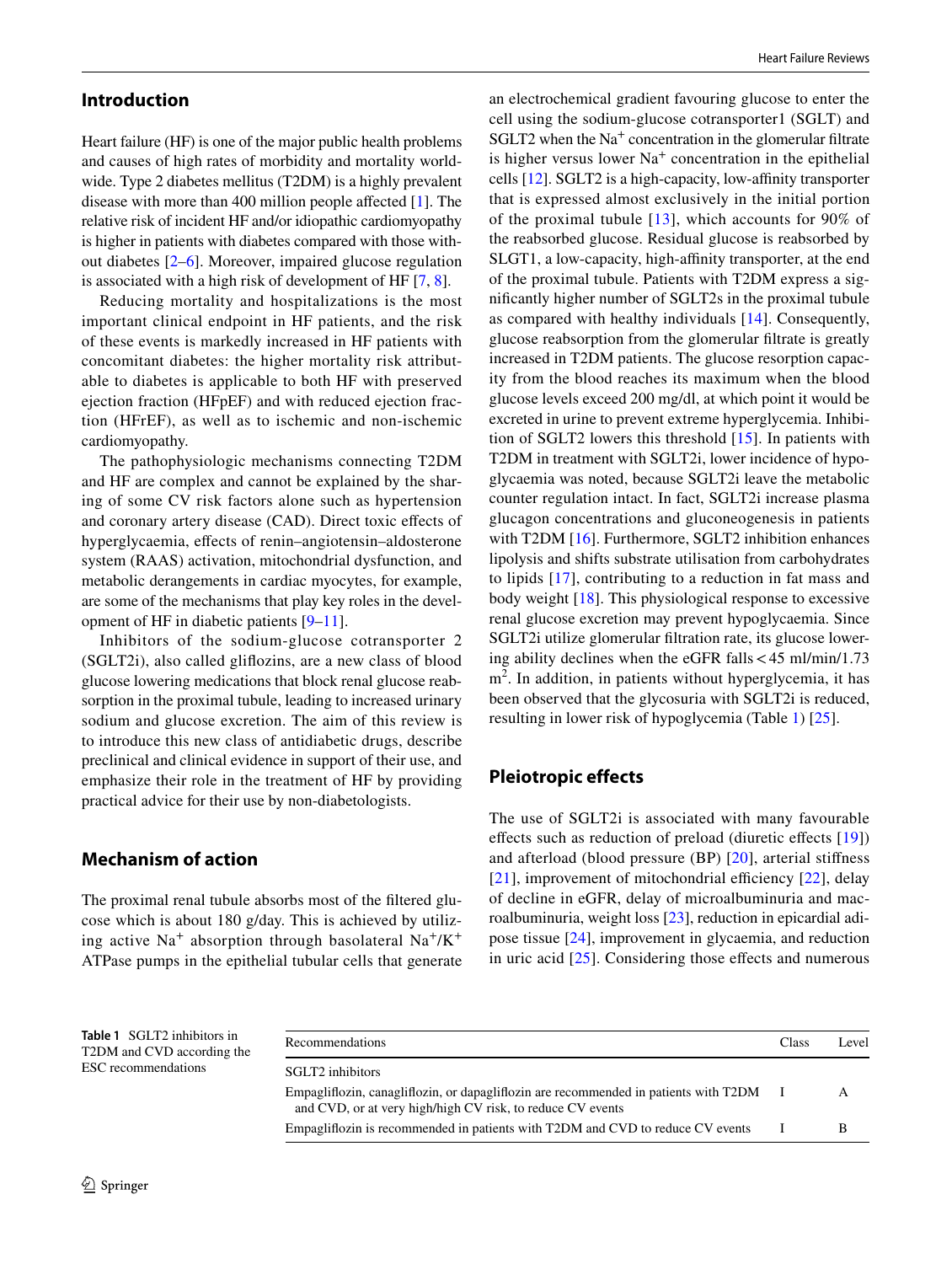hypotheses has been formulated to justify the cardioprotective efects of glifozins:

- 1. The diuretic hypothesis  $[26]$ : increase natriuresis and act as diuretics leading to a reduction in preload and myocardial stretch);
- 2. The blood pressure lowering hypothesis [\[27](#page-16-0)]: decrease blood pressure and afterload;
- 3. The 'thrifty substrate' hypothesis [[28\]](#page-16-1): favor the production of ketones, which can act as a 'superfuel' in the cardiac and renal tissue;
- 4. The metabolic hypothesis [[29\]](#page-16-2): improve/change metabolic variables;
- 5. The anti-infammatory hypothesis: cause many anti-inflammatory effects [\[30](#page-16-3)];
- 6. The RAAS hypothesis  $[31]$ : through the angiotensin II type II receptors in the context of simultaneous RAAS blockade may lead to vasodilation and positive inotropic effects;
- 7. The sodium hypothesis [[32\]](#page-16-5): directly decrease the activity of the Na+-H+exchanger in myocardial cells leading to restoration of mitochondrial calcium handling in cardiomyocytes;
- 8. The SGLT1 inhibition hypothesis [[33](#page-16-6)] (some SGLT2 inhibitors also exhibit SGLT1 inhibitory action possibly resulting in an attenuation of oxidative stress in the ischemic myocardium).

Of note, it has been widely demonstrated that SGLT2i have diuretic and natriuretic effect (combining properties of proximal tubule diuretics and osmotic diuretics) [[34](#page-16-7)]. Because SGLT2 reabsorbs sodium along with glucose, use of SGLT2i increase urinary sodium excretion and reduce plasma volume, resulting in haematocrit increase and blood pressure lowering as reported in the EMPA-REG Outcome study [[35\]](#page-16-8) and the Canvas program [[36](#page-16-9), [37\]](#page-16-10). The SGLT2i reno-protective efect is also demonstrated by the reduction of albuminuria and macroalbuminuria; these could be explained by increased sodium delivery at the macula densa and subsequent activation of tubuloglomerular feedback, which increases aferent arteriolar tone and may reduce intraglomerular pressure [\[38](#page-16-11)].

Additionally, as compared with classical diuretics, SGLT2i may have differential effects on interstitial and intravascular compartment, as recently proposed. In this regard, fndings from healthy volunteers showed that dapaglifozin is associated with a reduction in sodium and interstitial fuid with negligible change in blood volume as opposed to loop diuretic bumetanide, which showed greater reductions in intravascular volume; dapaglifozin administration induce greater electrolyte-free water clearance, and greater fuid clearance from the interstitial fuid space than from the circulation via peripheral sequestration of osmotically inactive sodium. This may also limit the deleterious effects of reflex neurohumoral stimulation that usually occurs in response to intravascular volume depletion with traditional diuretics.

Other, recently, demonstrated that beneficial effects of SGLT2i are directly or indirectly related to a hemodynamic efect due to SGLT2 infuence on RAAS system include the improvement in left atrial dilatation, attenuated intracardiac fbrosis, improved dp/dt of left ventricle [[39\]](#page-16-12). SGLT2i produce mild but meaningful reductions in BP [[40\]](#page-16-13)-36 and a strict BP control in patients with diabetes is associated with reductions in cardiovascular and renal risk.

#### **Preclinical evidences in heart failure**

In several preclinical models of T2DM, SGLT2i improved endothelial function and arterial stifness [[37](#page-16-10)], decreased oxidative stress [[37](#page-16-10)], exerted anti-inflammatory effects [[37\]](#page-16-10), ameliorated cardiac fibrosis [37], and improved LV systolic [[37\]](#page-16-10) and diastolic function [\[37\]](#page-16-10). Dapaglifozin may be able to prevent and reduce cardiac fbrosis after MI, also in non diabetic patients, by activating the STAT3 signalling pathway promoting M2 macrophage activation and, consequently, reducing the myofbroblast infltration and collagen accumulation [[35\]](#page-16-8)*.* Empaglifozin improved cardiac function and reduced myocardial fbrosis in non-diabetic rats with HFrEF after a large MI [[36\]](#page-16-9). These effects are probably related to Empaglifozin action on metabolism of cardiac cells. It may be able to reduce mitochondrial DNA damage and oxidative stress, stimulating mitochondrial biogenesis and increasing ATP levels [[37\]](#page-16-10). In a rabbit model, Empagliflozin exerted a direct effect on cardiomyocytes, inhibiting the Na<sup>+</sup>/K<sup>+</sup> exchanger, with a reduction of Na<sup>+</sup> and Ca<sup>++</sup> intracellular concentrations and an increase of mitochondrial  $Ca^{++}$  [[38](#page-16-11)]. Empagliflozin influences the activity of  $Ca^{++}$ / calmodulin-dependent Kinase II in myocytes that is overexpressed in HF ventricle [\[38](#page-16-11)], it ameliorates adverse cardiac remodelling and HF by infuencing the switches of myocardial fuel utilization away from glucose toward ketone bodies, free fatty acid, and branched-chain amino acid; improving myocardial energetics; enhancing left ventricular (LV) systolic function; and ameliorating LV reverse remodelling [\[39](#page-16-12)]. On the basis of this pathophysiological background, the clinical usefulness of SGLT2i has been evaluated in humans with HF with or without DM.

### **Gliflozin in diabetic patients: clinical trials results**

Four glifozins have been approved by the US Food and Drug Administration (FDA) for glycaemic control in T2DM. The EMPA-REG OUTCOME trial [\[40\]](#page-16-13) was the frst long-term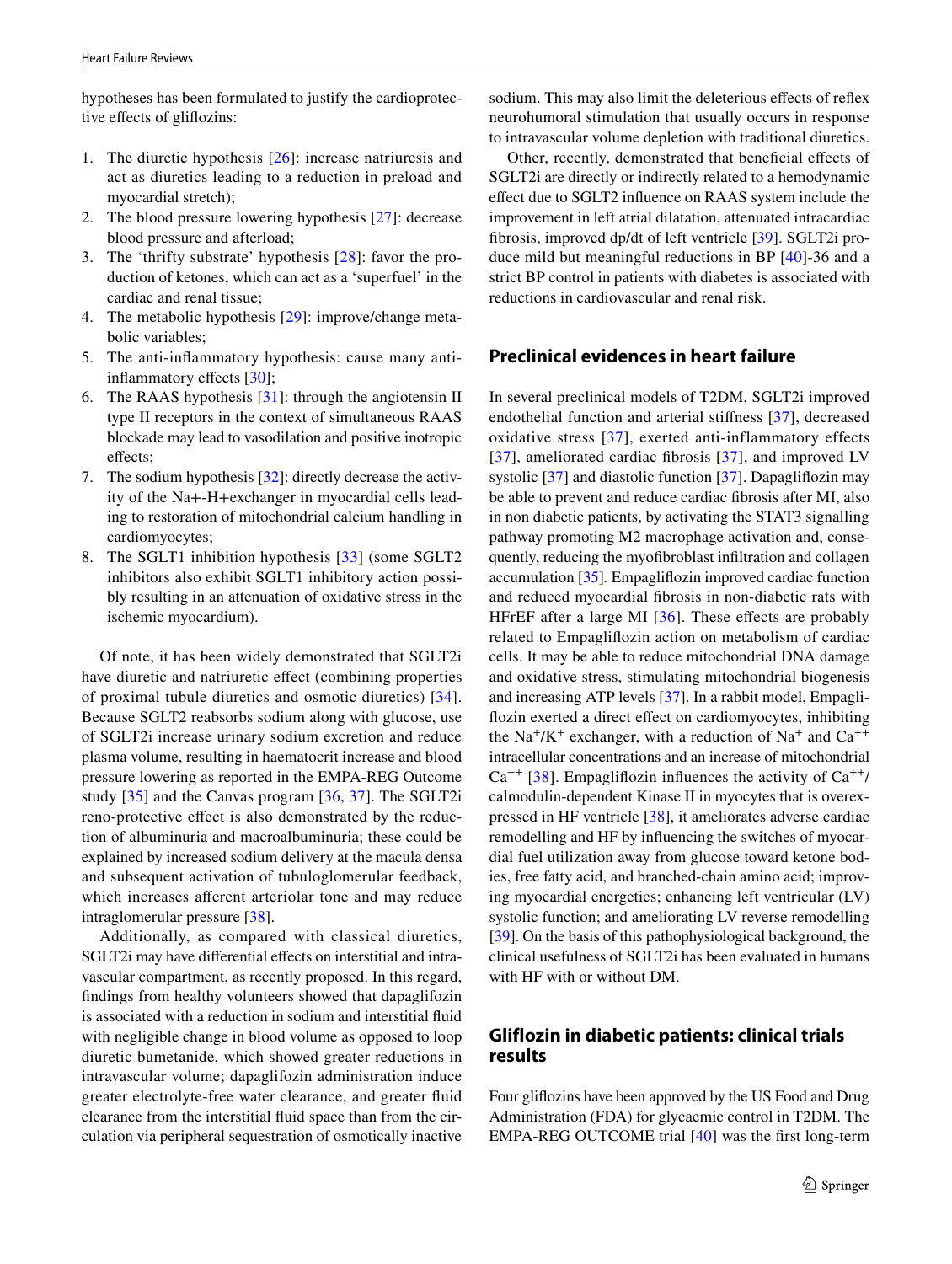CV safety trial performed in 7020 patients with a long duration of T2DM ( $57\% > 10$  years), at high CV risk (CV disease in 99%), who were randomized to empaglifozin 10 or 25 mg once daily or placebo, in addition to standard of care. The primary major adverse CV events (MACE) endpoint (CV death, non-fatal myocardial infarction, or non-fatal stroke) was reduced by 14% in the treatment-group compared with the placebo-group. This reduction was driven mainly by a highly significant (38%) reduction in CV death. In a secondary analysis, empaglifozin was associated with a 35% reduction in HF hospitalization. The reduction of overall mortality was 32%. Empaglifozin reduced the endpoint of "new onset or worsening nephropathy" as well [\[40](#page-16-13)].

The CANVAS Program integrated data from two trials [[41,](#page-16-14) [42](#page-16-15)] involving a total of 10,142 patients with T2DM (glycated haemoglobin level  $\geq 7.0\%$  and  $\leq 10.5\%$ ) and eGFR  $\geq$  30 ml/min/1.73 m<sup>2</sup>, in secondary (66%) and primary prevention (34%) of CV disease, canaglifozin signifcantly reduced the primary endpoint by 14% and HF hospitalization by 33%, but the efects on CV death and overall death, non-fatal myocardial infarction, and non-fatal stroke were not signifcant. The comparison among participants with and without a history of CV disease showed a significant benefit in secondary prevention.

The DECLARE-TIMI 58 trial [\[43\]](#page-16-16) examined the effect of 10 mg dapaglifozin o.d. vs. placebo in 6971 patients with DM and CV disease, and 10,189 patients with DM and multiple CV risk factors, who were followed for a median of 4.2 years. In the two primary efficacy analyses, dapagliflozin did not result in a lower rate of MACE but did result in a lower rate of the composite endpoint of CV death or hospitalization for HF. This was driven by a lower rate of hospitalization for HF. Also, renal endpoints (40% decreases in eGFR to 60 ml/min/m<sup>2</sup> and ESRD or renal death) were signifcantly reduced by 47%.

A meta-analysis of the three trials including 34,322 patients suggested consistent benefts on reducing the composite of HF hospitalization or CV death, as well as on the progression of kidney disease, regardless of existing atherosclerotic CV disease or a history of HF [[44\]](#page-16-17).

The results of VERTIS-CV trial [\[45\]](#page-16-18) indicated that ertuglifozin is superior to placebo for reducing CV events in patients with T2DM and established CVD (23.7% patients with history of HF). Ertuglifozin signifcantly reduced HF hospitalization. The beneft was consistent regardless of ertuglifozin dose, history of HF, and systolic function. Total and recurrent HF events were also reduced in the ertuglifozin arm.

### **Clinical evidences in heart failure trials**

The effects of empagliflozin were analysed in EMPEROR-Reduced [\[46](#page-16-19)] in HFrEF patients with and without T2DM. In this study were enrolled  $\approx$ 3600 patients with LVEF  $\leq$ 40% and patients were randomized to placebo or empaglifozin 10 mg daily, on top of recommended HF treatment: primary endpoint was the time-to-frst event analysis of the combined risk of CV death and hospitalization for HF. These trials also evaluated the effects of empagliflozin on renal function, CV death, all-cause mortality, and recurrent hospitalization events. The results from EMPEROR-Reduced trial showed that in patients with HFrEF, the empagliflozin group had a lower risk of CV death or hospitalization for HF as compared to the placebo group, regardless of the presence or absence of diabetes [[47\]](#page-16-20)

In a randomized, double-blind, placebo-controlled study in patients with acute decompensated HF (EMPA-RESPONSE-AHF study) [[48\]](#page-16-21), no diference was observed in dyspnoea, diuretic response, length of hospital stay, or change in NTproBNP between empaglifozin and placebo. However, a reduction of the combined endpoint of in-hospital worsening HF, rehospitalization for HF, or death at 60 days was observed in the empaglifozin group as compared to placebo. Empaglifozin treatment was safe, well tolerated, and without adverse efects on blood pressure or renal function in patients with acute decompensated HF [\[48](#page-16-21)].

Results from DAPA-HF trial [\[49](#page-16-22)] demonstrated a signifcant reduction in CV death, HF hospitalization, and worsening HF or CV death [[41\]](#page-16-14) in patients treated with dapaglifozin compared with the placebo group, in both diabetics and nondiabetics. Dapaglifozin was added to recommend HFrEF therapy  $[50]$  $[50]$  and demonstrated incremental efficacy and safety in HFrEF patients with and without diabetes. Dapaglifozin did not strengthen the actions of diuretics in DAPA-HF [[51\]](#page-17-0), and its benefit was similar in patients with or without ischemic cardiomyopathy or in patients who were and who were not taking sacubitril/valsartan [[52\]](#page-17-1). Dapaglifozin improved symptoms, physical function, and quality of life in patients with HFrEF [[53\]](#page-17-2). In a recent post hoc analysis [\[54](#page-17-3)], the beneft of dapaglifozin remained consistent regardless of background HF therapy. The beneft and safety of dapaglifozin were consistent across the range of SBP [[55\]](#page-17-4) and across the diuretic subgroups [[56](#page-17-5)] examined. Left ventricular EF did not modify the benefcial efect of dapaglifozin in patients with and without diabetes in DAPA-HF [\[55\]](#page-17-4). In the DEFINE-HF [\[57](#page-17-6)] in HFrEF patients (EF  $\leq 40\%$ , NYHA class II-III,  $eGFR \geq 30 \text{ mL/min}/1.73 \text{ m}^2$ , and elevated natriuretic peptides (NP)), treatment with dapaglifozin over 12 weeks increase the amount of patients (also without T2DM) with improvements in HF-related health status.

DAPA HF and EMPEROR reduced studied the same target population, patients with HFrEF ( $EF < 40\%$ ), and elevated NT proBNP concentration, with or without DM, but the EMPEROR reduced included preferentially patients with advanced HFrEF; therefore, the two populations were overlapping and complementary. The characteristics of the analysed populations in EMPEROR reduced are illustrated in Table [2](#page-7-0) [\[46](#page-16-19), [47\]](#page-16-20).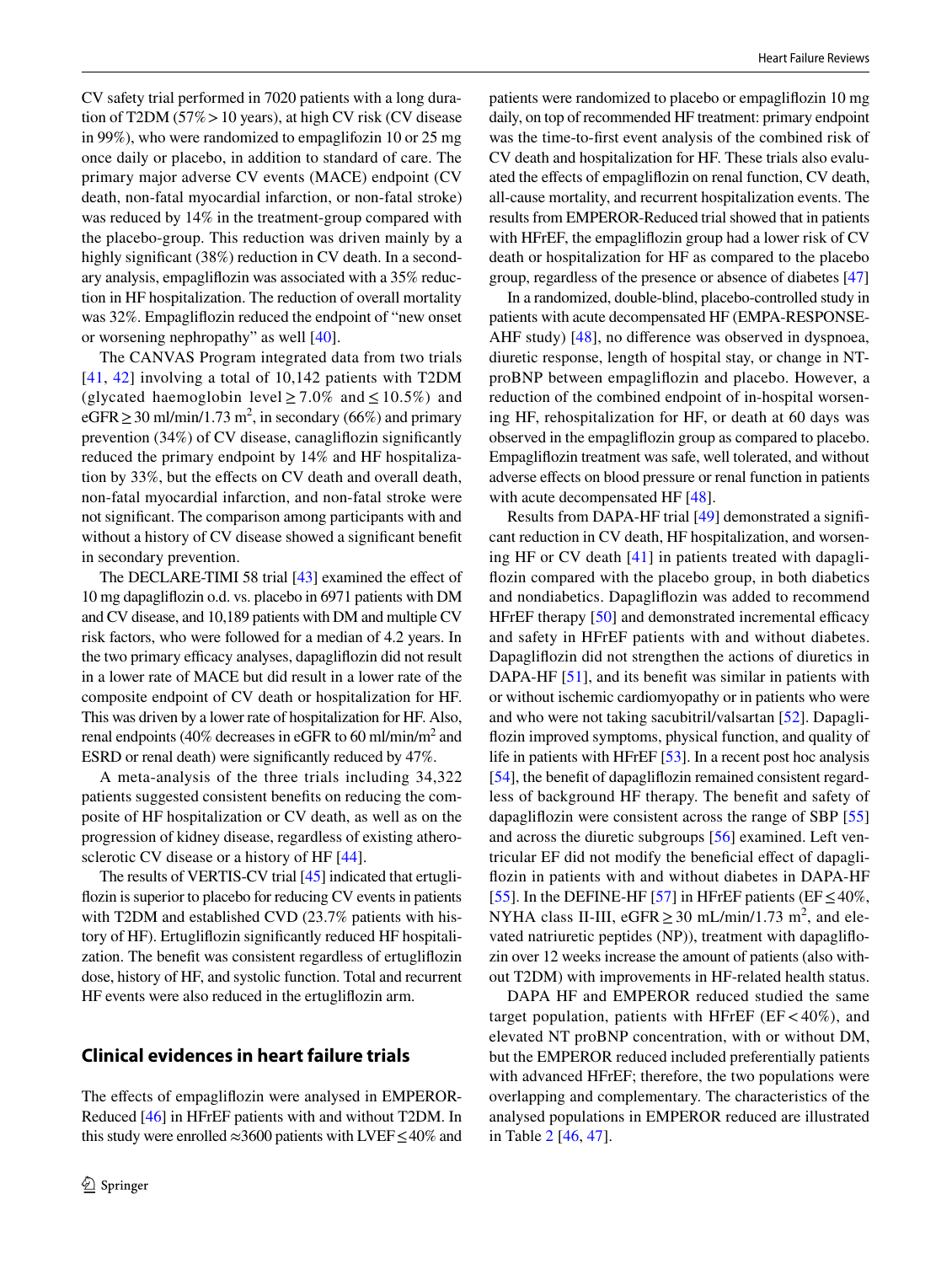The primary outcome was the same for DAPA HF and EMPEROR reduced, and it was a composite outcome of cardiovascular death or HF. In each trial, the SGLT2 inhibitors reduced signifcantly the risk of this outcome, but the benefit was driven mainly by the reduction in HF; the effects of these drugs on cardiovascular death were modest, particularly in the EMPEROR. This diference in cardiovascular death could be related to the higher percentage of patients with advanced HFrEF, but also to a shorter follow-up (16 vs 18 months) and to a higher percent of patients that discontinued therapy in EMPEROR. However, Zannad et al. [\[58\]](#page-17-7) have shown in a recent meta-analysis of these two trial that empaglifozin and dapaglifozin reduced all cause and cardiovascular death and HF without heterogeneity between the two trials [[59\]](#page-17-8).

Tables [3](#page-10-0) and [4](#page-11-0) go through trials using gliftozins specifically in HF populations.

#### **Safety of gliflozins**

The safety of glifozins has been under scrutiny given the reporting of worrisome side effects such as lower limb amputation, fractures, and genital/urinary infections linked to increased glycosuria. Increased rates of infections of male or female genitalia (and less so for urinary infections) were consistently observed for all three mentioned glifozins.

Although in the CANVAS Program [\[42](#page-16-15)] canaglifozin was associated with higher rates of fractures (15.4 vs. 11.9 participants with fracture per 1000 patient-years; hazard ratio, 1.26; 95% CI, 1.04 to 1.52), there was signifcant heterogeneity between CANVAS and CANVAS-R results [[41,](#page-16-14) [42](#page-16-15)]; also, in the CREDENCE trial [\[59\]](#page-17-8), fracture rates were similar between the canaglifozin and the placebo groups. A similar risk was reported in the CANVAS program for lower limb amputation; no diference as compared to placebo was found neither in CREDENCE trial [\[59](#page-17-8)] nor in the analysis of a large real-world meta-analysis of 4 databases (OBSERVE-4D) [\[60\]](#page-17-9). Such risk was not documented for both dapaglifozin and empaglifozin.

VERTIS (eValuation of ERTuglifozin efIcacy and Safety CardioVascular outcomes) trial [[61](#page-17-10)] evaluating a fourth SGLT2 drug—ertuglifozin—showed a similar pattern of adverse efects with more urinary tract infections  $(12.1\% \text{ vs. } 10.2\%; p < 0.05)$ .

Some patients will experience a decline in eGFR following the initiation of glifozins. This has been an area of concern, limiting prescription. DAPA-CKD [[62](#page-17-11)] assessed renal events in a broad range of patients with CKD (including patients with a low baseline eGFR between 25 and 30 mL/ min per  $1.73 \text{ m}^2$ ) with and without DM treated with dapaglifozin. It demonstrated the reduction of risk of kidney failure, and prolonged survival in people with CKD, with or without T2DM, independently of the presence of concomitant CV disease.

#### **Actual approach to prescription to SGLT2i**

Glifozins are efective in reducing CV events independent of their efects on blood glucose, and cardiologists should be very familiar with how to use them, in order to incorporate these drugs into the HF therapeutic armamentarium [\[63](#page-17-12)]. The FDA has broadened the labelling of empaglifozin and canaglifozin specifcally for use to lower CV risk in patients with T2DM and established CVD. Despite the potential benefts of SGLT2i in reducing adverse clinical events, SGLT2i is under prescribed for eligible patients [\[63\]](#page-17-12); furthermore, patients treated versus those not treated with an SGLT2i were more likely to be younger and men, and less likely to have prevalent CAD and HF. In the year after addition of the CV indication for empaglifozin, endocrinologists contribute to the highest proportion of prescriptions (45.4%), while cardiologists only to 4.5% of annual prescriptions [\[64\]](#page-17-13). The top 3 barriers for cardiology providers were lack of knowledge about these medications, concerns of introducing confusion into diabetes care, and discomfort of prescribing diabetes medications.

The American Diabetes Association and European Association for the Study of Diabetes consensus guidance [[65](#page-17-14)] provided strong support for upfront CV risk assessment and consideration of SGLT2 inhibitors as second-line therapies. Metformin is still preferred as backbone therapy given clinician familiarity, low cost, and widespread availability.

In current HF guidelines, SGLT2i are the frst class of glucose-lowering therapy to prevent HF (in clinical trials and real-world studies) in patients with T2DM with or without established CV disease and with or without baseline HF [[66\]](#page-17-15).

The European Society of Cardiology (ESC) guidelines [[67\]](#page-17-16) strongly recommend to stratify CV risk in all patients with T2DM who are antihyperglycemic drug naïve or on metformin monotherapy and to start SGLT2i in patients with high or very high risk, irrespective of glycated haemoglobin; in particular, empaglifozin, canaglifozin, or dapaglifozin should be used in patients with T2DM and CV disease, or at very high/high CV risk to reduce CV events and empaglifozin in patients with T2DM and CV disease to reduce the risk of death.

It is necessary to suggest that cardiologists perform routine measurement of HbA1c in all patients with established CV disease in order to use a glucose-lowering drug that improves glycaemia and CV outcome [\[68](#page-17-17)].

A few rules may help cardiologists to prescribe SGLT2i. The former cardiologists should consider thiazide or loop diuretic dose reduction at the time of SGLT2i initiation to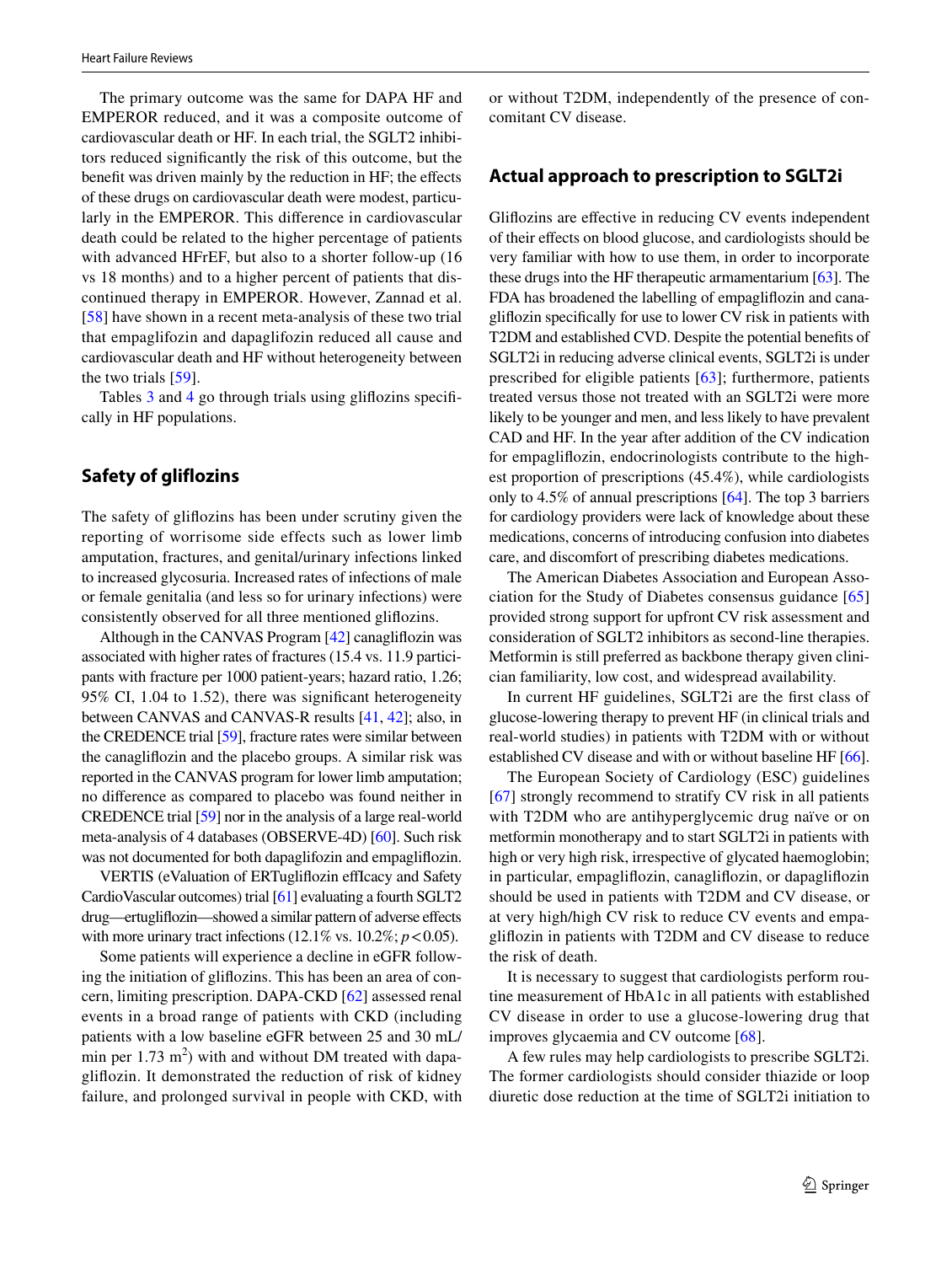<span id="page-7-0"></span>

|                                                   | <b>EMPEROR</b> reduced |             | DAPA-HF      |             |
|---------------------------------------------------|------------------------|-------------|--------------|-------------|
|                                                   | Empaglifozin           | Placebo     | Dapaglifozin | Placebo     |
| Number of patients                                | 1863                   | 1867        | 2373         | 2371        |
| Age, years*                                       | 67.2                   | 66.5        | 66.2         | 66.5        |
| Female sex (%)                                    | 437 (23.5)             | 456 (24.4)  | 23.8         | 23.0        |
| $\mathbf{BM}^*$                                   | 28.0                   | 27.8        | 28.2         | 28.1        |
| Race, $n$ $(\%)$                                  |                        |             |              |             |
| White                                             | 1325 (71.1)            | 1304 (69.8) | 1662 (70.0)  | 1671 (70.5) |
| Black                                             | 123 (6.6)              | 134(7.2)    | 122(5.1)     | 104(4.4)    |
| Asian                                             | 337 (18.1)             | 335 (17.9)  | 552 (23.3)   | 564 (23.8)  |
| Other                                             | 78(4.2)                | 94 (5.0)    | 37 (1.6)     | 32(1.3)     |
| Region n. (%)                                     |                        |             |              |             |
| North America                                     | 212 (11.4)             | 213 (11.4)  | 335 (14.1)   | 342 (14.4)  |
| South America                                     | 641 (34.4)             | 645 (34.5)  | 401 (16.9)   | 416 (17.5)  |
| Europe                                            | 676 (36.3)             | 677 (36.3)  | 1094 (46.1)  | 1060 (44.7) |
| Asia Pacific                                      | 248 (13.3)             | 245 (13.1)  | 543 (22.9)   | 553 (23.3)  |
| NHYA class, $n$ $(\%)$                            |                        |             |              |             |
| $\blacksquare$                                    | 1399 (75.1)            | 1401 (75.0) | 1606 (67.7)  | 1597 (67.4) |
| $\equiv$                                          | 455 (24.4)             | 455 (24.4)  | 747 (31.5)   | 751 (31.7)  |
| $\geq$                                            | 9(0.5)                 | 11(0.6)     | $20\ (0.8)$  | 23(1.0)     |
| Heart rate, beats/min*                            | 71.0                   | 71.5        | 71.5         | 71.5        |
| Systolic blood pressure,<br>$\mathrm{mmHg}$ *     | 122.6                  | 121.4       | 122.0        | 121.6       |
| Left ventricular ejection<br>fraction*            | 27.7                   | 27.2        | 31.2         | 30.9        |
| Median NT pro BNP (IQR), 1887<br>$pg/ml$          |                        | 1926        | 1428         | 1446        |
| Cause of heart failure, $n$ (%)                   |                        |             |              |             |
| Ischemic                                          | 983 (52.8)             | 946 (50.7)  | 1316(55.5)   | 1358(57.3)  |
| Non ischemic                                      | 880 (47.2)             | 921 (49.3)  | 857 (36.1)   | 830 (35.0)  |
| Medical history, $n$ (%)                          |                        |             |              |             |
| Hospitalization for heart<br>failure in $< 12$ mo | 577 (31.0)             | 574 (30.7)  | 1124 (47.4)  | 1127 (47.5) |
| Atrial fibrillation                               | 664 (35.6)             | 705 (37.8)  | 916 (38.6)   | 902(38.0)   |
| Diabetes mellitus                                 | 927 (49.8)             | 929 (49.8)  | 993 (41.8)   | 990 (38.0)  |
| Estimated GFR                                     |                        |             |              |             |
| Mean value, ml/min/1.73<br>m <sup>2</sup>         | 61.8                   | 62.2        | 66.0         | 65.5        |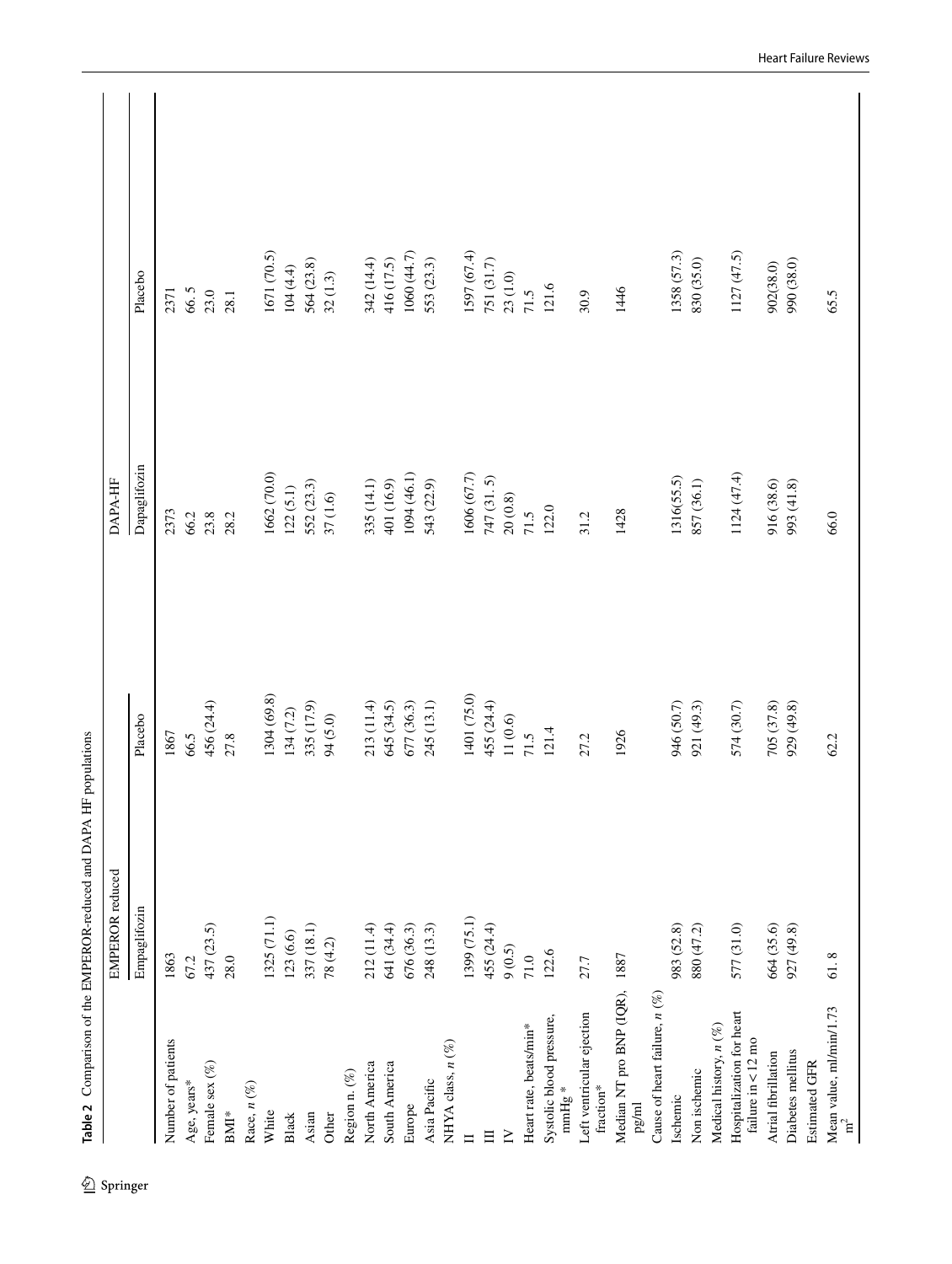| Table 2 (continued)                                                          |                             |                  |                            |                  |
|------------------------------------------------------------------------------|-----------------------------|------------------|----------------------------|------------------|
|                                                                              | <b>EMPEROR</b> reduced      |                  | DAPA-HF                    |                  |
|                                                                              | Empaglifozin                | Placebo          | Dapaglifozin               | Placebo          |
| Rate < 60 ml/min/1.73 m <sup>2</sup> ,<br>$n$ $(\%)$                         | 893 (48.0)                  | 906 (48.6)       | 962 (40.6)                 | 964 (40.7)       |
| Device therapy, $n$ (%)                                                      |                             |                  |                            |                  |
| Implantable cardioverter-<br>defibrillator                                   | 578 (31.0)                  | 593 (31.8)       | 622(26.2)                  | 620(26.1)        |
| Cardiac resynchronization<br>therapy                                         | 220 (11.8)                  | 222 (11.9)       | 190(8.0)                   | 164(6.9)         |
| Heart failure medication,<br>$n\ (\%)$                                       |                             |                  |                            |                  |
| ACE inhibitor or ARB                                                         | 1314 (70.5)                 | 1286 (68.9)      | 2007 (84.5)                | 1961 (82.8)      |
| Sacubitril Valsartan                                                         | 340 (18.3)                  | 387 (20.7)       | 250 (10.5)                 | 258 (10.9)       |
| Beta blockers                                                                | 1765 (94.7)                 | 1768 (94.7)      | 2278 (96.0)                | 2280 (96.2)      |
| Mineralocorticoid receptor<br>antagonist                                     | 1306 (70.1)                 | 1355 (72.6)      | 1696 (71.59                | 1674 (70.6)      |
| Hazard or rate ratio or dif-<br>Clinical outcomes, $n\%$<br>ference (95% CI) |                             |                  |                            |                  |
| Primary composite out-                                                       | 361 (19.4)                  | 462 (24.7)       | 386 (16.3)                 | 502 (21.2)       |
| ${\rm cone}^{**}$                                                            | $0.75(0.65-0.86) p < 0.001$ |                  | $0.75(0.65-0.85)p < 0.001$ |                  |
| Hospitalization for heart                                                    | 246 (13.2)                  | 342 (18.3)       | 237 (10)                   | 326 (13.7)       |
| failure                                                                      | $0.69(0.59 - 0.81)$         |                  | $0.70(0.59 - 0.83)$        |                  |
| Cardiovascular death                                                         | 187 (10.0)                  | 202 (10.8)       | 227 (9.6)                  | 273(11.5)        |
|                                                                              | $0.92(0.75 - 1.12)$         |                  | $0.82(0.69 - 0.98)$        |                  |
| Death from any cause                                                         | 249 (13.4)                  | 266 (14.2)       | 276 (11.6)                 | 329(13.9)        |
|                                                                              | 0.92 (0.77-1.10)            |                  | $0.83(0.71 - 0.97)$        |                  |
| measures (changes from<br>Laboratory and other<br>baseline)***               |                             |                  |                            |                  |
| Glycated haemoglobin %                                                       | $-0.28 \pm 1.14$            | $-0.12 \pm 0.03$ | $-0.21 \pm 1.14$           | $-0.04 \pm 1.29$ |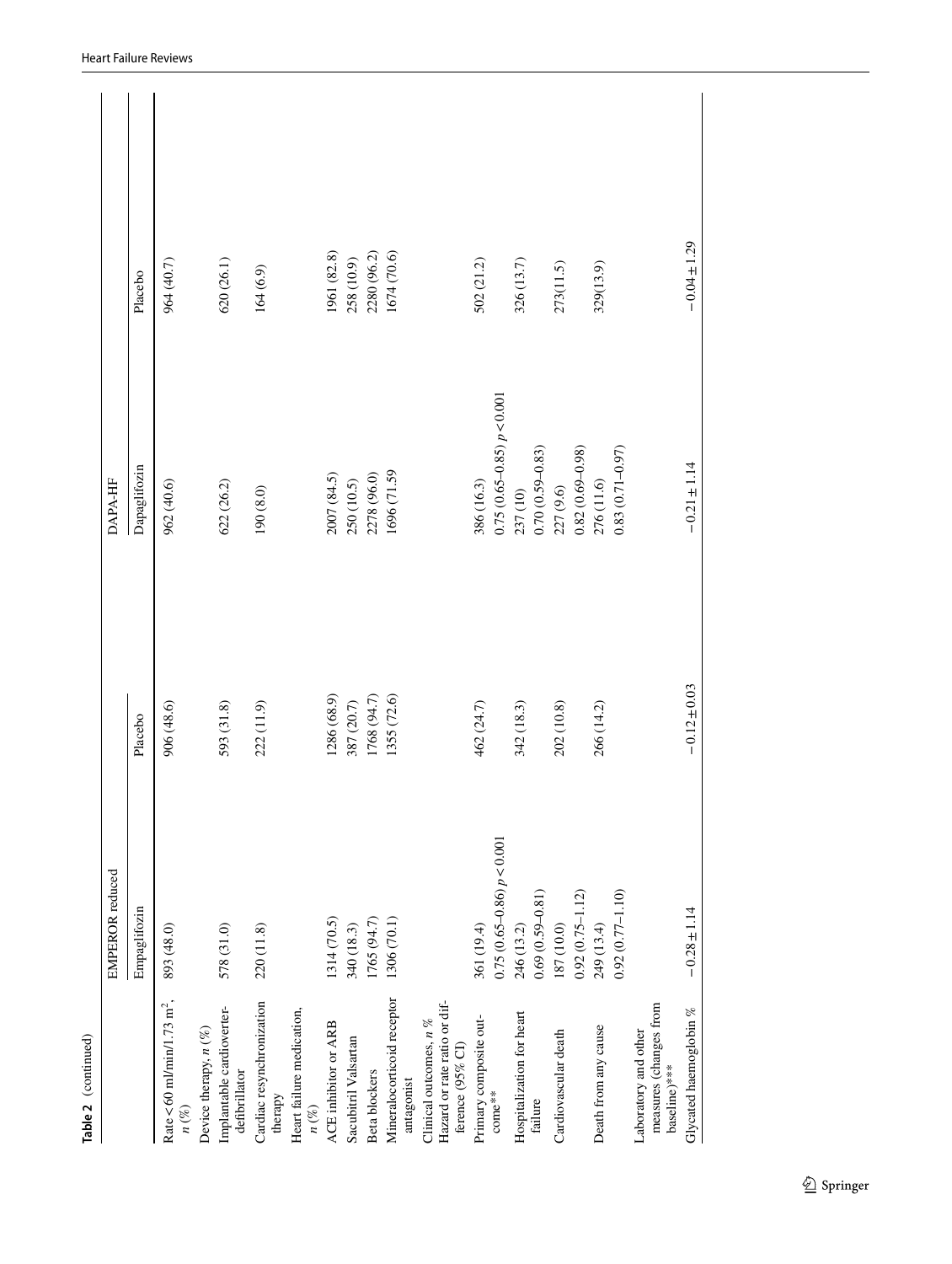|                                  | <b>EMPEROR</b> reduced            |                              | DAPA-HF           |                   |
|----------------------------------|-----------------------------------|------------------------------|-------------------|-------------------|
|                                  | Empaglifozin                      | Placebo                      | Dapaglifozin      | Placebo           |
| Hematocrit                       | $1.98 \pm 0.10$                   | $-0.38 \pm 0.10$             | $2.31 \pm 3.90$   | $-0.19 \pm 3.81$  |
| NT proBNP pg/ml                  | $-244 \pm (-890 \text{ to } 260)$ | $-141(-784 \text{ to } 585)$ | $196 \pm 2387$    | $101 + 2944$      |
| Weight, kg                       | $-0.73 \pm 0.13$                  | $0.08 \pm 0.13$              | $-0.88 \pm 3.86$  | $0.10 + 4.09$     |
| Systolic blood pressure,<br>mmlg | $-2.4 \pm 0.4$                    | $1.7 \pm 0.4$                | $-1.92 \pm 14.92$ | $-0.38 \pm 15.27$ |

\*Mean values. \*\*The primary outcome for EMPEROR reduced was a composite outcome of cardiovascular death or hospitalization for heart failure; the primary outcome of DAPA HF was a \*Mean values. \*\*The primary outcome for EMPEROR reduced was a composite outcome of cardiovascular death or hospitalization for heart failure; the primary outcome of DAPA HF was a composite outcome of worsening heart failure (hospitalization or an urgent visit resulting in intravenous therapy for heart failure) or dead from cardiovascular causes. \*\*\*Changes from baseline composite outcome of worsening heart failure (hospitalization or an urgent visit resulting in intravenous therapy for heart failure) or dead from cardiovascular causes. \*\*\*Changes from baseline at month 8 and from baseline to 52 weeks for EMPEROR reduced at month 8 and from baseline to 52 weeks for EMPEROR reduced NT proBNP N terminal pro B type natriuretic peptide *NT proBNP* N terminal pro B type natriuretic peptide

avoid excessive diuresis and volume depletion (SGLT2i may induce osmotic diuresis via glucosuria); the following sug gestions should be given to patients: genital/perineal hygiene (increased risk of genital infections due to their efect of increased urinary glucose excretion), regular foot exams (increased risk of amputation), avoid excessive alcohol. During multidisciplinary follow-up, serial assessment of renal function, body weight, blood pressure, and symptoms (including symptoms of diabetic ketoacidosis) are needed. In patients with a history of frequent hypoglycemia, recom mended medication adjustments include a 50% reduction in sulfonylurea dose and a 20% reduction in basal insulin dose at the time of SGLT2i initiation. If the patient is taking a DPP4i, the prescribing physician may decide to discontinue that medication before starting the SGLT2i [\[68](#page-17-17) –[70\]](#page-17-18).

## **Paradigm shift in HF treatment**

RAAS inhibition, beta-blockade, and angiotensin receptor blockers/neprilysin inhibitors (ARNI) reduce hospitaliza tion and mortality risk in patients with HFrEF; however, despite these results, HF patients still have an increased risk for morbidity and mortality and, furthermore, these drugs often predispose hypotension, renal dysfunction, and elec trolyte abnormalities. In recent times, we are witnessing an important turning point in the treatment of HF; in fact, after a long time, the interest of cardiologists is shifting from contrasting the sympathetic system to research new and different targets. In order to improve the development of drug for HF, the researchers have to develop the "right" drugs, starting from the "right" targets. Thanks to glifozins we are able to begin to know the "Dark Side" of HF beyond neurohormonal system (new mechanisms and new targets for drugs in HF). The encouraging results obtained by glifoz ins in diabetic patients in terms of prevention of HF events and in HF patients regardless the presence of diabetes, as in DAPA-HF trial [\[71](#page-17-19)], lead us to imagine a possible role of glifozin in the treatment of HFrEF. Because dapaglifozin was similarly efficacious and safe in patients who were and who were not taking sacubitril/valsartan in the DAPA-HF trial [[52\]](#page-17-1), the use of both agents together could further low morbidity and mortality in patients with HFrEF.

Trials with glifozins as treatment in HFpEF are still ongo ing (Table [5](#page-12-0)). In the next future, there may be some changes in clinical approach of HF, the management of HF will become even more multidisciplinary, the diabetologists will be new allies in the battle against HF, and likely, we could suggest a diabetologic consultation already in early phase of HF (NYHA class II) according to baseline characteristics of DAPA-HF [\[71\]](#page-17-19).

The cardiologist and the other specialists treating patients with HF may have no difficulties in adopting this class of drugs. SGLT2i use is not accompanied by hypotension, bradycardia,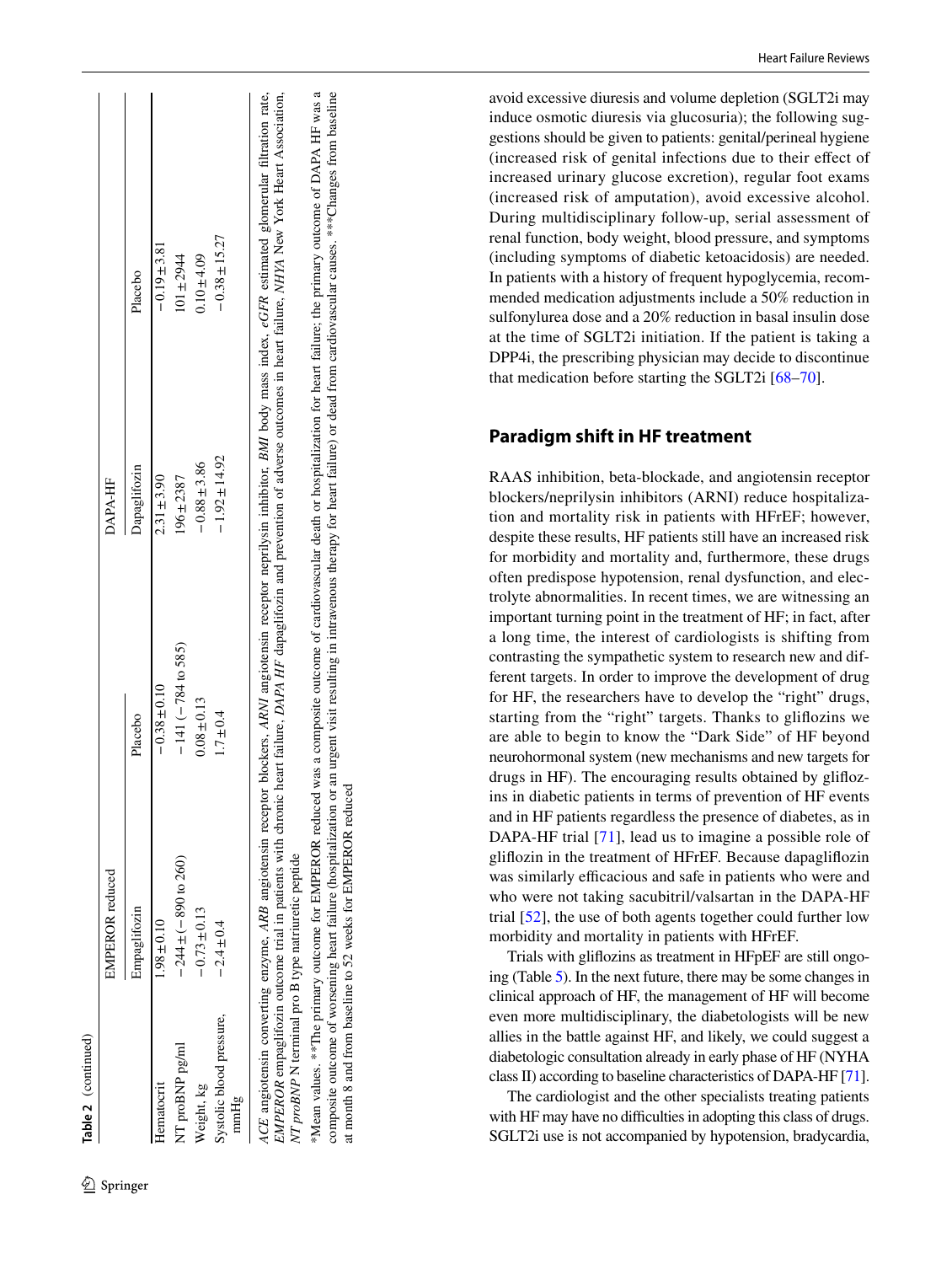|                                      | Empagliflozin                                                                                                                                                                                                                         | Canagliflozin                                                                                                                                                                                                                                        | Dapagliflozin                                                                                                                                                              | Ertuglifozin                                                                                                                                                                                                                    |
|--------------------------------------|---------------------------------------------------------------------------------------------------------------------------------------------------------------------------------------------------------------------------------------|------------------------------------------------------------------------------------------------------------------------------------------------------------------------------------------------------------------------------------------------------|----------------------------------------------------------------------------------------------------------------------------------------------------------------------------|---------------------------------------------------------------------------------------------------------------------------------------------------------------------------------------------------------------------------------|
| Selectivity SGLT-2/SGLT-1 ~2700-fold |                                                                                                                                                                                                                                       | $\simeq 260 -$ fold                                                                                                                                                                                                                                  | $\simeq$ 1200-fold                                                                                                                                                         | $\simeq$ 2200-fold                                                                                                                                                                                                              |
| Dose range                           | 10-25 mg once daily                                                                                                                                                                                                                   | 100-300 mg once daily                                                                                                                                                                                                                                | 5-10 mg once daily                                                                                                                                                         | 5-15 mg once daily                                                                                                                                                                                                              |
| Oral bioavailability (%)             | > 60                                                                                                                                                                                                                                  | 65                                                                                                                                                                                                                                                   | 78                                                                                                                                                                         | 70-90%                                                                                                                                                                                                                          |
| $T_{\rm max}$                        | 1.5h                                                                                                                                                                                                                                  | $1-2 h$                                                                                                                                                                                                                                              | $\mathbf{1}$ h                                                                                                                                                             | $\frac{1}{1}$                                                                                                                                                                                                                   |
| Half-life                            | 12.4h                                                                                                                                                                                                                                 | $10.6 \pm 2.13$ h $(100$ mg)<br>$13.1 \pm 3.28$ h $(300$ mg)                                                                                                                                                                                         | 12.9h                                                                                                                                                                      | 16 <sub>h</sub>                                                                                                                                                                                                                 |
| Biotransformation                    | lesser extent, oxidation to six inac-<br>to a<br>Extensively metabolized by glucu-<br>ronidation (UGT2B7, UGT1A3,<br>UGT1A8, and UGT1A9), and<br>tive metabolites                                                                     | ronidation (UGT1A9 and UGT2B4)<br>Extensively metabolized by O-glucu-<br>to two major inactive metabolites                                                                                                                                           | (primarily dapagliflozin 3-O-glucu-<br>(UGT1A9) to inactive conjugates<br>Extensive O-glucuronidation<br>ronide)                                                           | (ertugliflozin-2-O-β-glucuronide-M5a;<br>Extensive O-glucuronidation (UGT1A9<br>ertugliflozin-3-O-ß-glucuronide-M5c)<br>and UGT2B7) to inactive conjugates<br>CYP-mediated (oxidative) metabolism<br>is minimal $(12\%)$        |
| Elimination pathway                  | drug<br>in urine (50% is parent drug); $42\%$<br>s.<br>of drug in faeces (most of drug<br>96% of drug is excreted; 54% of<br>parent drug)                                                                                             | drug in faeces (41.5% parent drug);<br>84.7% of drug is excreted; 51.7% of<br>33% of drug in urine $(< 1\%$ parent<br>drug)                                                                                                                          | drug); 21% of drug in faeces (15% as<br>96% of drug is excreted; 75% of drug<br>in urine (primarily eliminated via<br>urinary excretion, $< 2\%$ as parent<br>parent drug) | drug in urine $(1.5\%$ as parent drug);<br>91.2% of drug is excreted; $50.2\%$ of<br>40.9% of drug in faeces (33.8% as<br>parent drug)                                                                                          |
| Dose modifications                   | $cre-$<br>in patients with creatinine Clear-<br>Dose adjustment in patients with<br>Contraindicated or to be stopped<br>No adjustment in hepatic failure<br>atinine clearance $< 60$ ml/min<br>ance $<$ 45 ml/min/1.73 m <sup>2</sup> | Should not be initiated in patients with<br>if eGFR falls to $< 60$ but $> 45$ ml/<br>Dose limited to 100 mg once daily<br>eGFR < 45 ml/min/1.73 m2<br>eGFR < 60 ml/min/1.73 m <sup>2</sup><br>Stopped in patients with<br>$min/1.73$ m <sup>2</sup> | Should not be initiated in patients with<br>No dose adjustment in patients with<br>eGFR < 60 ml/mt/1.73 m <sup>2</sup><br>$e$ GFR > 60 ml/min/1.73 m <sup>2</sup>          | Should not be initiated in patients with<br>No dose adjustment in patients with<br>if eGFR < 30 mL/min/1.73 m <sup>2</sup><br>$e$ GFR < 60 ml/mt/1.73 m <sup>2</sup><br>eGFR > 60 ml/min/1.73 m <sup>2</sup><br>Contraindicated |

<span id="page-10-0"></span>Table 3 Clinical pharmacology of sodium-glucose co-transporter-2 inhibitors **Table 3** Clinical pharmacology of sodium-glucose co-transporter-2 inhibitors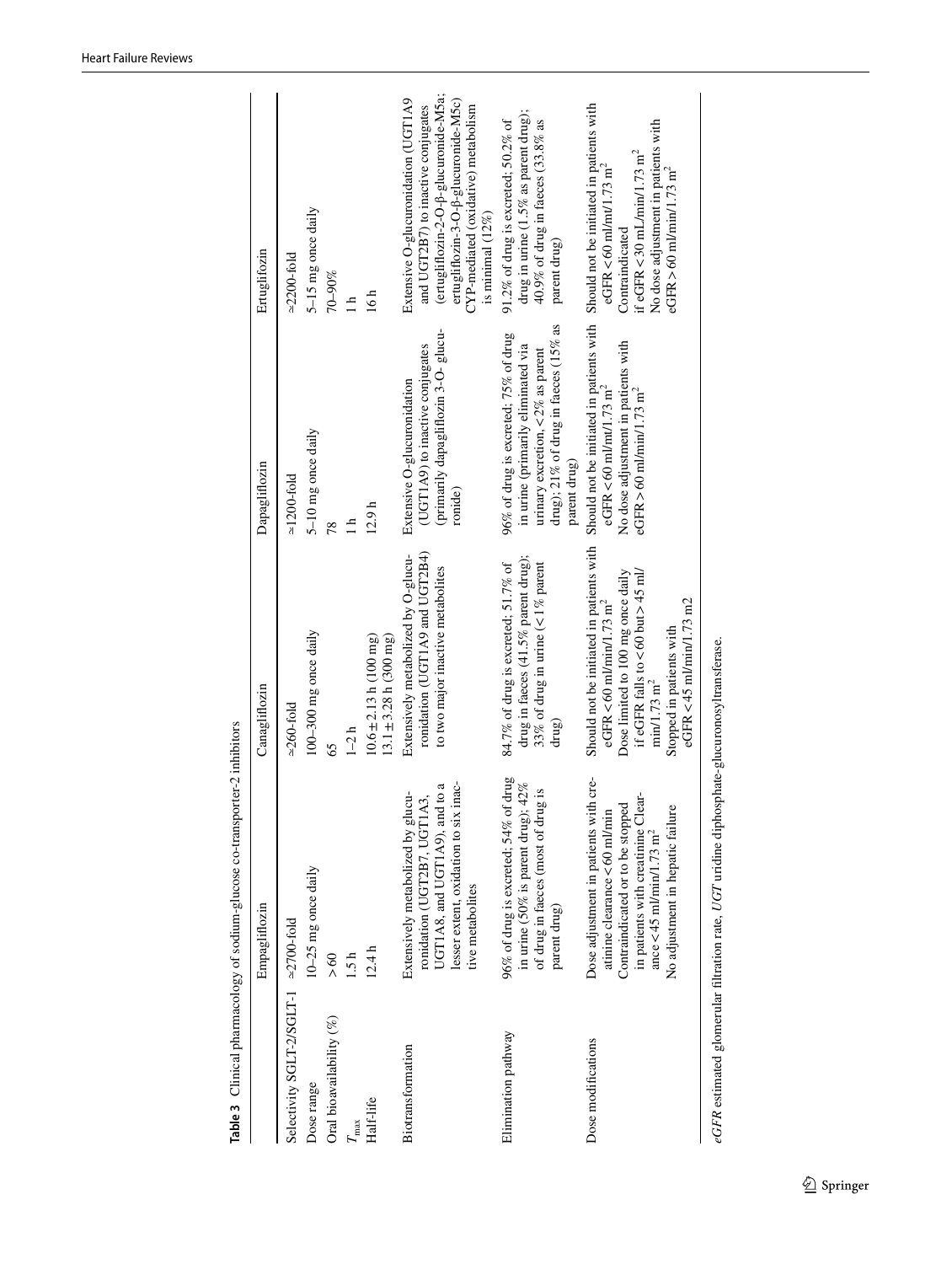|                       | <b>EMPA-REG OUTCOME</b><br>(Empagliflozin)                                                                                                                                 | CANVAS program<br>(Canagliflozin)                                                                                                            | DECLARE-TIMI 58<br>(Dapagliflozin)                                                                                                                                           | <b>VERTIS</b><br>CV(Ertuglifozin)                                                                                                              |
|-----------------------|----------------------------------------------------------------------------------------------------------------------------------------------------------------------------|----------------------------------------------------------------------------------------------------------------------------------------------|------------------------------------------------------------------------------------------------------------------------------------------------------------------------------|------------------------------------------------------------------------------------------------------------------------------------------------|
| No. patients          | 7028 (placebo $N = 2333$ )                                                                                                                                                 | $10,142$ (placebo<br>$N = 4347$                                                                                                              | 17,160 (placebo $N = 8578$ )                                                                                                                                                 | 8246 (placebo $N = 2747$ )                                                                                                                     |
| Tested dose (s)       | 10 or 25 mg once daily                                                                                                                                                     | $100$ or $300$ mg once<br>daily                                                                                                              | 10 mg once daily                                                                                                                                                             | 5 or 15 mg once daily                                                                                                                          |
| Study design          | 1:1:1 ratio $(10 \text{ mg}, 25 \text{ mg})$<br>placebo) with 2 weeks<br>single-blind placebo run-in<br>period                                                             | $1:1:1$ ratio (100 mg,<br>300 mg, placebo)<br>with 2 weeks single-<br>blind placebo run-in<br>period                                         | $1:1$ ratio $(10 \text{ mg}, \text{placebo})$<br>with 4–8 weeks single-<br>blind placebo run-in<br>period                                                                    | $1:1:1$ ratio $(5 \text{ mg},$<br>15 mg, placebo)                                                                                              |
| Median study duration | 3.1 years                                                                                                                                                                  | $\sim$ 2.41 years<br>$(126.1 \text{ weeks})$                                                                                                 | 4.2 years                                                                                                                                                                    | 3.5 years                                                                                                                                      |
| Duration of diabetes  | ≤1 year: 2.7%; > 1 to<br>5 years: $15.2\% > 5$ to<br>10 years: $25.1\% > 10$ years:<br>57.0%                                                                               | At least 10 years;<br>average dura-<br>$tion = 13.5 \text{ years}$                                                                           | Median duration ~ 11 years Average dura-                                                                                                                                     | $\text{tion} = 13 \text{ years}$                                                                                                               |
| eGFR entry criteria   | $eGFR > 30$ ml/min/1.73 m <sup>2</sup><br>(MDRD)                                                                                                                           | $eGFR \geq 30$ ml/<br>$min/1.73$ m <sup>2</sup>                                                                                              | $eGFR > 60$ ml/min/1.73<br>$m2$ (Cockroft-Gault<br>equation)                                                                                                                 | $eGFR > 30$ ml/min/1.73<br>$m2$ (MDRD)                                                                                                         |
| Primary prevention    | No                                                                                                                                                                         | 35% of patients<br>$(≥ 50$ -year-old)                                                                                                        | 59% of patients<br>$(men \geq 55$ -year-old,<br>women $\geq$ 55-year-old)                                                                                                    | No                                                                                                                                             |
| Secondary prevention  | Yes $( \geq 18$ -year-old)                                                                                                                                                 | 65% of patients<br>$(\geq 30$ -year-old)                                                                                                     | 41% of patients<br>$(\geq 40$ -year-old)                                                                                                                                     | Yes $(≥40$ year-old)                                                                                                                           |
| Types of patients     | All patients with established<br>CVD: previous MI/unsta-<br>ble angina, known CAD,<br>previous stroke (ischemic<br>or hemorrhagic), occlusive<br>peripheral artery disease | Secondary Preven-<br>tion: patients with<br>established CVD<br>(previous MI/unsta-<br>ble angina/ CABG/<br>PCI, peripheral<br>revasculariza- | Secondary preven-<br>tion: established<br>CVD (ischemic heart<br>disease, cerebrovascu-<br>lar disease, peripheral<br>artery disease). Primary<br>prevention: $age + \geq 1$ | Secondary preven-<br>tion: patients with<br>established CVD<br>(previous MI/<br>CABG/PCI; history<br>of ischemic stroke,<br>history of carotid |

tion; symptomatic with documented hemodynamically significant carotid or peripheral vascular disease or amputation secondary to vascular disease). Primary Prevention: patients with CV risk factors: diabetes duration≥10 years, SBP>140 mmHg on≥1 medication, current smoker, micro- or macroalbuminuria, or HDL-C<39 mg/dl

CV death, nonfatal MI, or nonfatal stroke

*P*=0.02

additional risk factors ( (LDL-C>130 mg/dl, on lipid lowering therapy. BP>140/90 mm/Hg, on anti-hypertensive therapy, current tobacco

revascularization; peripheral arterial disease (angiographically documented peripheral vascular disease, resting ABI  $of < 0.85$  plus symptoms of claudication; amputation, peripheral bypass, or peripheral angioplasty of the extremities prior to the Screening visit

MACE (CV death, nonfatal MI, nonfatal

0.97 (0.85–1.11)

stroke)

use)

a) CV death, MI, or ischemic stroke (MACE); b) CV death or HF hospitalization

(a) 0.93 (0.84–1.03), *P*=0.17 (MACE) (b) 0.83 (0.73−0.95), *P*=0.005

#### <span id="page-11-0"></span>**Table 4** Comparison of EMPA-REG OUTCOME, CANVAS program, DECLARE-TIMI 58, and VERTIS CV studies

Results

Primary endpoint (s) CV death, nonfatal MI, or

nonfatal stroke

All-cause death 0.68 (0.57–0.82), *P* < 0.001 0.87 (0.74–1.01) 0.93 (0.82 − 1.04)

Primary endpoint (s) 0.86 (0.74–0.99),  $P = 0.04$  0.86 (0.75–0.97),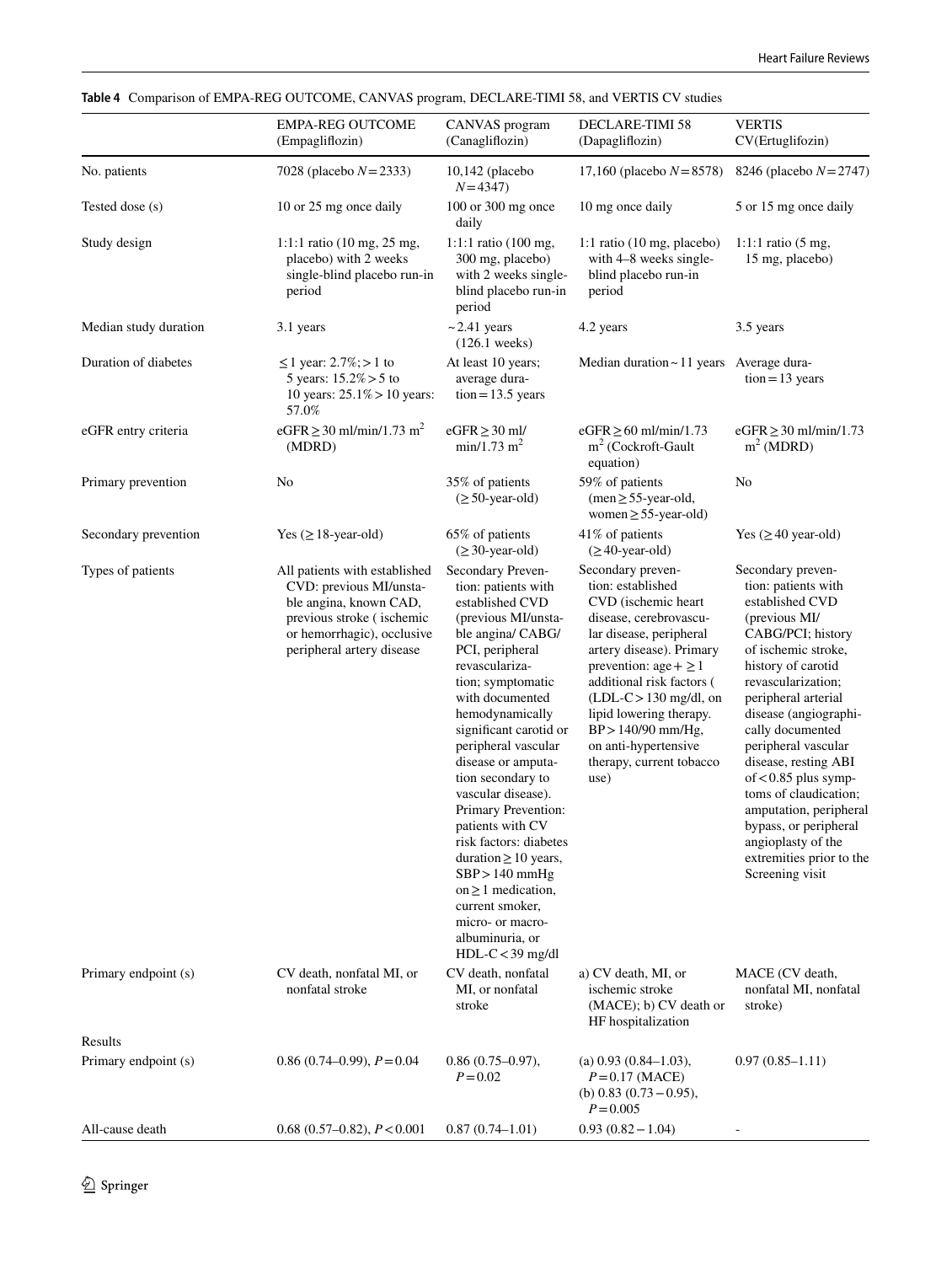#### **Table 4** (continued)

|                                | <b>EMPA-REG OUTCOME</b><br>(Empagliflozin) | CANVAS program<br>(Canagliflozin) | <b>DECLARE-TIMI 58</b><br>(Dapagliflozin) | <b>VERTIS</b><br>CV(Ertugli fozin) |
|--------------------------------|--------------------------------------------|-----------------------------------|-------------------------------------------|------------------------------------|
| CV death                       | $0.62(0.49-0.77), P < 0.001$               | $0.87(0.72 - 1.06)$               | $0.98(0.82 - 1.17)$                       | $0.92(0.77-1.11)$                  |
| HF hospitalization             | $0.65(0.50-0.85), P=0.002$                 | $0.67(0.52 - 0.87)$               | $0.73(0.61 - 0.88)$                       | $0.70(0.54 - 0.90)$                |
| CV death or HF hospitalization | $0.66(0.55-0.79), P < 0.001$               | $0.78(0.67-0.91)$                 | - (see primary endpoint)                  | $0.88(0.75-1.03)$                  |
| *Composite renal endpoint      | $0.54(0.40-0.75), P < 0.001$               | $0.60(0.47-0.77)$                 | $0.76(0.67-0.87)$                         | $0.81(0.63-1.04)$                  |

*CVD* cardiovascular disease, *CAD* coronary artery disease, *MDRD* Modifcation of Diet in Renal Disease criteria, *CV* cardiovascular, *MI* myocardial infarction, *MACE* major adverse cardiovascular events, *LDL-C* low-density lipoprotein cholesterol, *HDL-C* high-density lipoproteincholesterol, *SBP* systolic blood pressure, *CABG* coronary artery bypass graft, *PCI* percutaneous coronary intervention, *ABI* ankle/brachial-index.

\*Composite renal endpoint defnitions across studies: (a) EMPAREG: Doubling of serum creatinine level accompanied by eGFR of≤45 ml/  $min/1.73$   $m^2$ , initiation of renal-replacement therapy, or death from renal disease; (b) CANVAS: sustained 40% reduction in eGFR, the need for renal-replacement therapy, or death from renal causes; (c) DECLARE-TIMI: sustained decrease of 40% or more in eGFR by calculated by means of the Chronic Kidney Disease Epidemiology Collaboration equation to less than 60 ml per minute per  $1.73 \text{ m}^2$  of body-surface area, new endstage renal disease, or death from renal or cardiovascular causes; (d)VERTIS CV: Renal death, renal replacement therapy, doubling of serum creatinine.

or hyperkalaemia, which are often the side efects of currently recommended HF medications. Furthermore, no titration of the drug is necessary. The cardiologists will learn side efects and contraindications of glifozins (for example, increased risk of genital infections, increased risk of amputation) easily.

### **Future research and future possible use**

Ongoing clinical trials aim to evaluate the impact of glifozins on circulatory hemodynamics (flling pressures, cardiac output—such as the EMBRACE trial) or LV structure and function (as assessed by echocardiography or cardiac magnetic resonance imaging). In order to determine whether empaglifozin improves cardiac function in non-diabetic HF patients, EMPA-TROPISM clinical trial [\[71\]](#page-18-0), a randomized, double-blind, placebo-controlled, will enrol 80 HFrEF patients. The changes in LV end-diastolic volume, change in peak VO2, and change in LV mass, in LVEF, in left atrium volumes, in RV function and volumes, in interstitial myocardial fbrosis, and in epicardial adipose tissue, will be evaluated.

The Empire HF trial [[72\]](#page-18-1) (a randomized, double-blinded, placebo-controlled, including patients with HFrEF) will clarify the effects and mechanisms of empagliflozin in HFrEF patients with and without T2DM.

<span id="page-12-0"></span>**Table 5** Active clinical trials recruiting or not, using glifozins in HFpEF

| Trial name                                                                                                  | Trial design: population and primary objective                                                                                                                        | ClinicalTrials.<br>gov Identifier: |
|-------------------------------------------------------------------------------------------------------------|-----------------------------------------------------------------------------------------------------------------------------------------------------------------------|------------------------------------|
| <b>EMBRACE-HF</b>                                                                                           | • HFr/pEF (ischemic or non-ischemic aetiology) who already have a<br>CardioMEMs device;<br>• assess hemodynamic parameters (pulmonary artery diastolic pres-<br>sure) | NCT03030222                        |
| <b>EMPEROR-Preserved</b>                                                                                    | $\bullet$ Chronic HFpEF<br>• Time to first event of adjudicated CV death or adjudicated HHF                                                                           | NCT03057951                        |
| PRESERVED-HF                                                                                                | $\bullet$ Chronic HFpEF<br>• Change from baseline in NTproBNP at 6 and 12 weeks                                                                                       | NCT03030235                        |
| <b>DELIVER</b>                                                                                              | $\bullet$ Chronic HFpEF<br>• CV death and HF events                                                                                                                   | NCT03619213                        |
| <b>DETERMINE-Preserved</b>                                                                                  | $\bullet$ HFpEF<br>• Change from baseline in 6 min walking distance                                                                                                   | NCT03877224                        |
| Effect of dapagliflozin plus low dose pioglitazone on<br>hospitalization rate in patients with HF and HFpEF | • HFpEF and T2DM<br>• Time to first hospitalization for HF                                                                                                            | NCT03794518                        |

*HF* heart failure, *EF* ejection fraction, *HFpEF* HF with preserved ejection fraction, *EMBRACE-HF* Empaglifozin Impact on Hemodynamics in Patients With Heart Failure, *EMPEROR* Preserved EMPaglifozin outcomE tRial in Patients With chrOnic heaRt Failure With Preserved Ejection Fraction, *PRESERVED-HF* Dapaglifozin in PRESERVED Ejection Fraction Heart Failure, *DELIVER* Dapaglifozin Evaluation to Improve the LIVEs of Patients With PReserved Ejection Fraction Heart Failure, *DETERMINE* Preserved Dapaglifozin Efect on Exercise Capacity Using a 6-min Walk Test in Patients With Heart Failure With Preserved Ejection Fraction, Efect of dapaglifozin plus low dose pioglitazone on hospitalization rate in patients with HF and HFpEF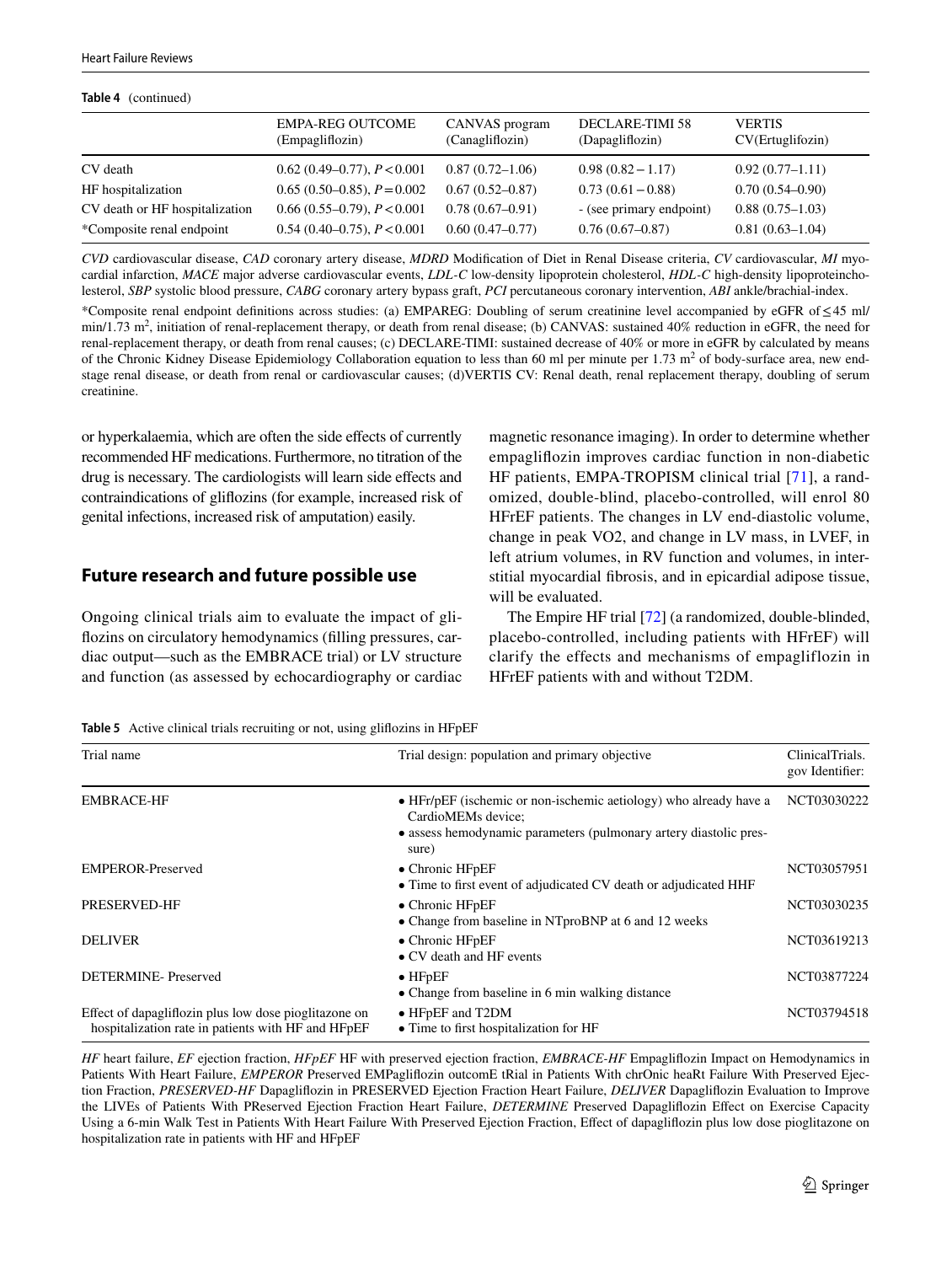<span id="page-13-0"></span>**Table 6** Active clinical trials recruiting or not, using empaglifozin in HF

| Trial name                                                                                                | Trial design: population and primary objective                                                                                                                        | ClinicalTrials.gov Identifier: |
|-----------------------------------------------------------------------------------------------------------|-----------------------------------------------------------------------------------------------------------------------------------------------------------------------|--------------------------------|
| <b>EMBRACE-HF</b>                                                                                         | • HFr/pEF (ischemic or non-ischemic aetiology) who already<br>have a CardioMEMs device:<br>• Assess hemodynamic parameters (pulmonary artery dias-<br>tolic pressure) | NCT03030222                    |
| <b>EMPA Acute Heart Failure</b>                                                                           | $\bullet$ Acute HF<br>• Assess change in cardiac output                                                                                                               | NCT03554200                    |
| <b>EMPA-TROPISM</b>                                                                                       | $\bullet$ HF NYHA II and III, EF < 50%<br>• End-systolic volume (ESV) is the volume of blood in a ven-<br>tricle at the end of contraction of the left ventricle (LV) | NCT 03,485,222                 |
| <b>EMPAG-HF</b>                                                                                           | • Acute decompensated HF<br>• Total urinary output (UOP) as measured by daily volume<br>summed up over 5 days                                                         | NCT04049045                    |
| <b>EMPA-VISION</b>                                                                                        | $\bullet$ Chronic HF<br>• Change from baseline to week 12 in PCr/ATP ratio in the<br>resting state measured by 31P MRS                                                | NCT03332212                    |
| <b>ELSI</b>                                                                                               | $\bullet$ Chronic HF<br>• Assess changes in total and tissue sodium content                                                                                           | NCT03128529                    |
| <b>EMPEROR-Preserved</b>                                                                                  | • Chronic HFpEF<br>• Time to first event of adjudicated CV death or adjudicated<br><b>HHF</b>                                                                         | NCT03057951                    |
| <b>ERA-HF</b>                                                                                             | $\bullet$ Chronic HF<br>• PVCs percentage of all beats in a pre-specified period cap-<br>tured on ICD or CRTD/P device                                                | NCT03271879                    |
| <b>SUGAR</b>                                                                                              | $\bullet$ HFrEF<br>• Left ventricular end-systolic volume index measured by<br>cardiac magnetic resonance imaging as mL/m2                                            | NCT03485092                    |
| <b>EMMY</b>                                                                                               | • AHF and AMI<br>• change of NT-proBNP levels to week 26                                                                                                              | NCT03087773                    |
| A Study to Test the Effect of Empagliflozin in<br>Patients Who Are in Hospital for Acute Heart<br>Failure | • de Novo or Decompensated Chronic HF<br>• time to death, number of heart failure events (HFEs), time to<br>first HFE, change in KCCQ-CSS from baseline after 90 days | NCT04157751                    |

*CV* cardiovascular, *HF* heart failure, *EF* ejection fraction, *HFrEF HF* with reduced EF, *HFpEF* HF with preserved EF, *AMI* acute myocardial infarction, *EMBRACE-HF* Empaglifozin Impact on Hemodynamics in Patients With Heart Failure, *ELSI* Analysing the Efect of Empaglifozin on Reduction of Tissue Sodium Content in Patients With Chronic Heart Failure, *EMPAG-HF* Efects of Empaglifozin on Diuresis and Renal Function in Patients With Acute Decompensated Heart Failure, *EMPEROR*- Preserved EMPaglifozin outcomE tRial in Patients With chrOnic heaRt Failure With Preserved Ejection Fraction, *EMPA-VISION* A Randomised, Double-blind, Placebo-controlled, Mechanistic Cardiac Magnetic Resonance Study to Investigate the Efects of Empaglifozin Treatment on Cardiac Physiology and Metabolism in Patients With Heart Failure, *ERA-HF* Empaglifozin Versus Placebo on the Rate of Arrhythmic Events in Heart Failure Patients, *SUGAR* Studies of Empaglifozin and Its Cardiovascular, Renal and Metabolic Efects, *EMMY* Impact of EMpaglifozin on Cardiac Function and Biomarkers of Heart Failure in Patients With Acute MYocardial Infarction, *EMPA-TROPISM* Are the "Cardiac Benefts" of Empaglifozin Independent of Its Hypoglycemic Activity? (ATRU-4)

SGLT2 inhibitors have the potential to change the paradigm in HF with/without T2DM patients, and evidence is most eagerly expected for acute HF setting. The known diuretic efect and other unknown efects could also be of signifcant value in acute HF. There is evidence that urinary output could be increased with empaglifozin [[72](#page-18-0)], which could potentially be of beneft in hospitalized HF patients and/or for overcoming diuretic resistance. Empaglifozin is associated with a lower risk of post-acute HF rehospitalization and mortality [[73](#page-18-2)]. The ability of empaglifozin and dapaglifozin to lower HF hospitalizations following acute myocardial infarction will be further explored in the EMMY trial [\[74](#page-18-3)] and in the DAPA-MI trial respectively (which was recently announced by the sponsoring company: [https://](https://www.astrazeneca.com/media-centre/press-releases/2020/farxiga-granted-fast-track-designation-in-the-us-for-heart-failure-following-acute-myocardial-infarction-leveraging-an-innovative-registry-based-trial-design.html) [www.astrazeneca.com/media-centre/press-releases/2020/](https://www.astrazeneca.com/media-centre/press-releases/2020/farxiga-granted-fast-track-designation-in-the-us-for-heart-failure-following-acute-myocardial-infarction-leveraging-an-innovative-registry-based-trial-design.html) [farxiga-granted-fast-track-designation-in-the-us-for-heart](https://www.astrazeneca.com/media-centre/press-releases/2020/farxiga-granted-fast-track-designation-in-the-us-for-heart-failure-following-acute-myocardial-infarction-leveraging-an-innovative-registry-based-trial-design.html)[failure-following-acute-myocardial-infarction-leveraging](https://www.astrazeneca.com/media-centre/press-releases/2020/farxiga-granted-fast-track-designation-in-the-us-for-heart-failure-following-acute-myocardial-infarction-leveraging-an-innovative-registry-based-trial-design.html)[an-innovative-registry-based-trial-design.html\)](https://www.astrazeneca.com/media-centre/press-releases/2020/farxiga-granted-fast-track-designation-in-the-us-for-heart-failure-following-acute-myocardial-infarction-leveraging-an-innovative-registry-based-trial-design.html).

Another question is whether SGLT2i have an additive efect on top of angiotensin–neprilysin inhibitors, as the rate of use for this class in the already published studies was rather low (no more than  $10\%$  in DAPA-HF). The effect on vulnerable populations (including the very elderly and the black) is also less known.

HFpEF is another area of profound interest, lacking any specifc therapies; this is being currently investigated in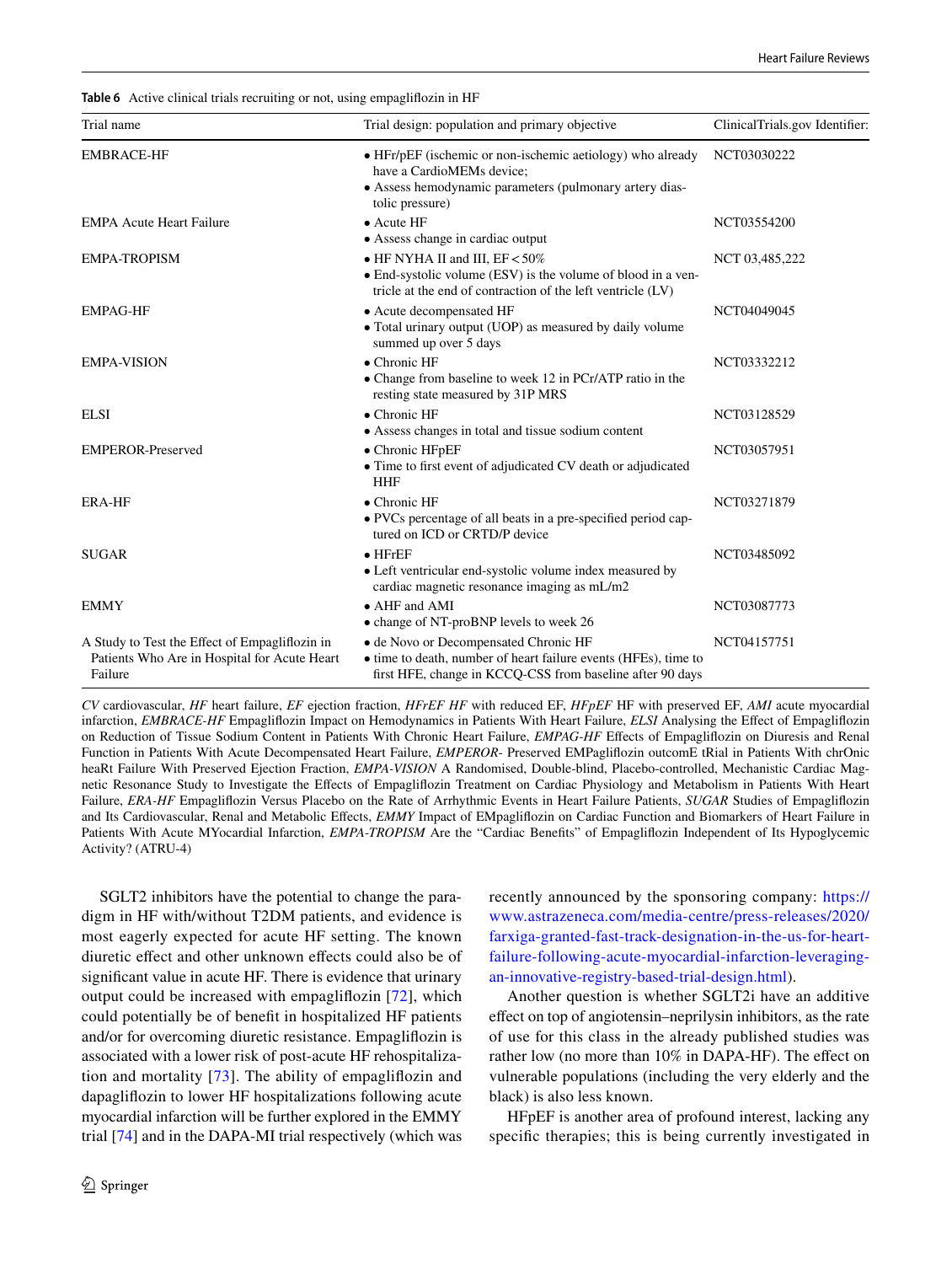<span id="page-14-0"></span>

| Table 7 Active clinical trials recruiting or not using dapagliflozin in HF |  |  |  |  |  |  |  |  |
|----------------------------------------------------------------------------|--|--|--|--|--|--|--|--|
|----------------------------------------------------------------------------|--|--|--|--|--|--|--|--|

| Trial name                                                                                                            | Trial design: population and primary objective                                                                                                                                  | ClinicalTrials.gov Identifier: |
|-----------------------------------------------------------------------------------------------------------------------|---------------------------------------------------------------------------------------------------------------------------------------------------------------------------------|--------------------------------|
| PRESERVED-HF                                                                                                          | $\bullet$ Chronic HFpEF<br>• Change from baseline in NTproBNP at 6 and 12 weeks                                                                                                 | NCT03030235                    |
| <b>DEFINE-HF</b>                                                                                                      | $\bullet$ Chronic HFrEF<br>• Proportion of patients with $a \ge 5$ pts increase in KCCQ                                                                                         | NCT02653482                    |
| Dapagliflozin HF Readmission                                                                                          | • Acute decompensated HD<br>· Composite number of hospital admissions, emergency<br>department visits, urgent clinic visits for Heart Failure<br>(HF) and death after admission | NCT04249778                    |
| <b>DELIVER</b>                                                                                                        | • Chronic HFpEF<br>• CV death and HF events                                                                                                                                     | NCT03619213                    |
| <b>DETERMINE-Reduced</b>                                                                                              | $\bullet$ HFrEF<br>• Change from baseline in 6 min walking distance                                                                                                             | NCT03877237                    |
| <b>DETERMINE-Preserved</b>                                                                                            | $\bullet$ HFpEF<br>• Change from baseline in 6 min walking distance                                                                                                             | NCT03877224                    |
| DICTATE-AHF                                                                                                           | • Acute decompensated HF<br>• Cumulative change in weight (kilograms)                                                                                                           | NCT04298229                    |
| DAPA-VO <sub>2</sub>                                                                                                  | $\bullet$ HFrEF<br>• Changes in VO2 at baseline, 30 and 90 days                                                                                                                 | NCT04197635                    |
| DAPA-Shuttle1                                                                                                         | • HF NYHA class I-II<br>• Change in urinary osmolyte concentration                                                                                                              | NCT04080518 [42]               |
| <b>REFORM</b>                                                                                                         | • HF NYHA class II-III and T2DM<br>• Change in LV end systolic volume or end diastolic volume                                                                                   | NCT02397421                    |
| SGLTi                                                                                                                 | $\bullet$ HFrEF<br>• Change in myocardial perfusion reserve index                                                                                                               | NCT04200586                    |
| Effect of dapagliflozin plus low dose pioglitazone<br>on hospitalization rate in patients with HF and<br><b>HFpEF</b> | • HFpEF nad T2DM<br>• Time to first hospitalization for HF                                                                                                                      | NCT03794518                    |

*HF* heart failure, *EF* ejection fraction, *HFrEF* HF with reduced ejection fraction, *HFpEF* HF with preserved ejection fraction, *VO2* peak oxygen consumption, *PRESERVED-HF* Dapaglifozin in PRESERVED Ejection Fraction Heart Failure, *DEFINE-HF* Dapaglifozin Efect on Symptoms and Biomarkers in Patients With Heart Failure, *DELIVER* Dapaglifozin Evaluation to Improve the LIVEs of Patients With PReserved Ejection Fraction Heart Failure, *DETERMINE*- Reduced/Preserved Dapaglifozin Efect on Exercise Capacity Using a 6-min Walk Test in Patients With Heart Failure With Reduced/Preserved Ejection Fraction, *DICTATE-AHF* Efficacy and Safety of Dapagliflozin in Acute Heart Failure, *DAPA*-*VO2* Short-term Efects of Dapaglifozin on Peak VO2 in HFrEF, *DAPA-Shuttle1* Hepato-renal Regulation of Water Conservation in Heart Failure Patients With SGLT-2 Inhibitor Treatment, *REFORM* Safety and Efectiveness of SGLT-2 Inhibitors in Patients With Heart Failure and Diabetes, *SGLTi* The Efects of SGLTi on Diabetic Cardiomyopathy

several trials, including the EMPEROR-preserved, whose results are expected in 2021. The ongoing DELIVER study [\[75](#page-18-3)] is evaluating the use of dapagliflozin specifically in this population as well.

Among the ongoing studies with dapagliflozin, the DAPPER [\[76](#page-18-4)] is an exploratory multicenter, randomized, open-labelled study, designed to evaluate whether dapaglifozin decreases albuminuria in T2DM patients with CHF and exerts cardioprotective efects.

Tables [6,](#page-13-0) [7,](#page-14-0) and [8](#page-14-1) go through ongoing trials using gliftozins specifcally in HF populations.

<span id="page-14-1"></span>**Table 8** Active clinical trials recruiting or not using Canaglifozin in HF

| Trial name                                                       | Trial design: population and primary objective                            | ClinicalTrials.<br>gov Identifier: |
|------------------------------------------------------------------|---------------------------------------------------------------------------|------------------------------------|
| CHIEF-HF                                                         | $\bullet$ Chronic HFp/rEF<br>• Change from baseline in KCCO-TSS           | NCT04252287                        |
| Treatment of Diabetes in Patients<br>With Systolic Heart Failure | • Chronic HFrEF and T2DM poorly controlled<br>• Change in VO2 at 12 weeks | NCT02920918                        |

*HF* heart failure, *EF* ejection fraction, *HFrEF* HF with reduced ejection fraction, *HFpEF* HF with preserved ejection fraction, *VO2* peak oxygen consumption, *KCCQ-TSS* Kansas City Cardiomyopathy Questionnaire, *CHIEF-HF* A Study on Impact of Canaglifozin on Health Status, Quality of Life, and Functional Status in Heart Failure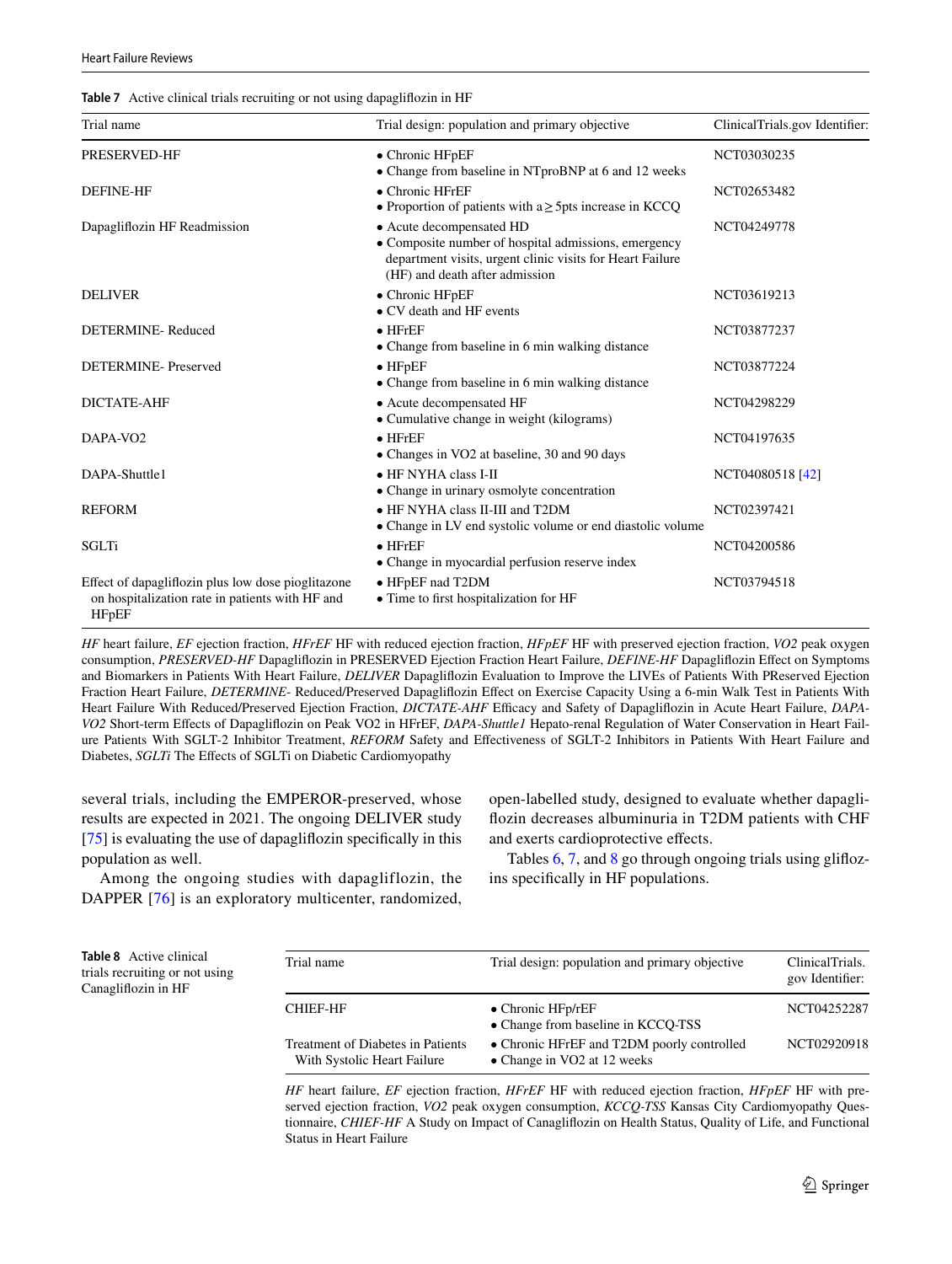#### **Conclusions**

HF is a highly debilitating condition afecting millions of individuals worldwide, with a high rate of rehospitalization and death and a poor prognosis. Several studies highlighted the important role of glifozins, a new class of blood glucose lowering drugs, on cardiac remodelling, through improvements of both systolic and diastolic function, with positive efects on renal function and cardiovascular death, even in non-diabetic individuals. There are encouraging data on the benefcial efect of this class of drugs, in both HFrEF and HFpEF patients, with low incidence of adverse efects, so that routinely introducing these drugs in daily clinical practice is increasingly considered. However, we have to wait for the results of the ongoing studies, in order to better understand what patients, what dosages, and what associated drug classes could ensure best results.

**Abbreviations** Ca<sup>2</sup>**+**: Calcium; CI: Confdence interval; FDA: US Food and Drug Administration; GFR: Glomerular filtration rate; GLP: Glucagon-like peptide; HF: Heart failure; HR: Hazard ratio; Na+: Sodium; NHE: Sodium/hydrogen exchanger; RAAS: Renin– angiotensin–aldosterone system; SGLT: Sodium-glucose co-transporter; SGLT2i: Sodium-glucose co-transporter 2 inhibitor; T1DM: Type 1 diabetes mellitus; T2DM: Type 2 diabetes mellitus

#### **Declarations**

**Conflicts of interest** The authors declare no competing interests.

### **References**

- <span id="page-15-0"></span>1. World Health Organization. Diabetes. Available at: [https://www.](https://www.who.int/news-room/fact-sheets/detail/diabetes) [who.int/news-room/fact-sheets/detail/diabetes](https://www.who.int/news-room/fact-sheets/detail/diabetes). Accessed April 8, 2019
- <span id="page-15-1"></span>2. Kannel WB, McGee DL (1979) Diabetes and cardiovascular disease. The Framingham study JAMA 241(19):2035–2038
- 3. Shah AD, Langenberg C, Rapsomaniki E et al (2015)Type 2 diabetes and incidence of cardiovascular diseases: a cohort study in 1.9 million people. Lancet Diabetes Endocrinol 3(2):105–113
- 4. Bertoni AG, Tsai A, Kasper EK, Brancati FL (2003) Diabetes and idiopathic cardiomyopathy: a nationwide case-control study. Diabetes Care 26(10):2791–2795
- 5. Nichols GA, Hillier TA, Erbey JR, Brown JB (2001) Congestive heart failure in type 2 diabetes: prevalence, incidence, and risk factors. Diabetes Care 24(9):1614–1619
- <span id="page-15-2"></span>6. Aronow WS, Ahn C (1999) Incidence of heart failure in 2,737 older persons with and without diabetes mellitus. Chest 115(3):867–868
- <span id="page-15-3"></span>7. Thrainsdottir IS, Aspelund T, Hardarson T et al (2005) Glucose abnormalities and heart failure predict poor prognosis in the population-based Reykjavik Study. Eur J Cardiovasc Prev Rehabil 12:465–471
- <span id="page-15-4"></span>8. Thrainsdottir IS, Aspelund T, Thorgeirsson G et al (2005) The association between glucose abnormalities and heart failure in the population based Reykjavik study. Diabetes Care 28:612–616
- <span id="page-15-5"></span>9. Selvin E, Lazo M, Chen Y et al (2014) Diabetes mellitus, prediabetes, and incidence of subclinical myocardial damage. Circulation 130(16):1374–1382
- 10. van de Weijer T, Schrauwen-Hinderling VB, Schrauwen P (2011) Lipotoxicity in type 2 diabetic cardiomyopathy. Cardiovasc Res 92(1):10–18
- <span id="page-15-6"></span>11. Lopaschuk GD, Ussher JR, Folmes CD, Jaswal JS, Stanley WC (2010) Myocardial fatty acid metabolism in health and disease. Physiol Rev 90(1):207–258
- <span id="page-15-7"></span>12. Dennis VW, Brazy PC (1978) Phosphate and glucose transport in the proximal convoluted tubule: mutual dependency on sodium. Adv Exp Med Biol 103:79–80
- <span id="page-15-8"></span>13. Hummel CS, Lu C, Loo DD, Hirayama BA, Voss AA, Wright EM (2011) Glucose transport by human renal Na+/D-glucose cotransporters SGLT1 and SGLT2. Am J Physiol Cell Physiol 300:C14–C21
- <span id="page-15-9"></span>14. Rahmoune H, Thompson PW, Ward JM, Smith CD, Hong G, Brown J (2005) Glucose transporters in human renal proximal tubular cells isolated from the urine of patients with non-insulindependent diabetes. Diabetes 54:3427–3434
- <span id="page-15-10"></span>15. Vallon V, Thomson SC (2017) Targeting renal glucose reabsorption to treat hyperglycaemia: the pleiotropic efects of SGLT2 inhibition. Diabetologia 60(2):215–225
- <span id="page-15-11"></span>16. Merovci A, Solis-Herrera C, Daniele G et al (2014) Dapaglifozin improves muscle insulin sensitivity but enhances endogenous glucose production. J Clin Invest 124:509–514
- <span id="page-15-12"></span>17. Ferrannini E, Muscelli E, Frascerra S et al (2014) Metabolic response to sodium-glucose cotransporter 2 inhibition in type 2 diabetic patients. J Clin Invest 124:499–508
- <span id="page-15-13"></span>18. Bolinder J, Ljunggren O, Kullberg J et al (2012) Efects of dapaglifozin on body weight, total fat mass, and regional adipose tissue distribution in patients with type 2 diabetes mellitus with inadequate glycemic control on metformin. J Clin Endocrinol Metab 97:1020–1031
- <span id="page-15-15"></span>19. Takeuchi T, Dohi K, Omori T et al (2015) Diuretic efects of sodium-glucose cotransporter 2 inhibitor in patients with type 2 diabetes mellitus and heart failure. Int J Cardiol 201:1–3
- <span id="page-15-16"></span>20. Mazidi M, Rezaie P, Gao HK, Kengne AP (2017) Effect of sodium–glucose cotransport-2 inhibitors on blood pressure in people with type 2 diabetes mellitus: a systematic review and metaanalysis of 43 randomized control trials with 22,528 patients. J Am Heart Assoc 6:e004007
- <span id="page-15-17"></span>21. Chilton RJ, Gullestad L, Fitchett D, Inzucchi SE, Mattheus M, Woerle HJ et al (2016) Empaglifozin reduces markers of arterial stifness, vascular resistance and cardiac workload in EMPA-REG OUTCOME. Circulation 134(25):A13520
- <span id="page-15-18"></span>22. Zhou H, Wang S, Zhu P, Hu S, Chen Y, Ren J (2018) Empaglifozin rescues diabetic myocardial microvascular injury via AMPK-mediated inhibition of mitochondrial fssion. Redox Biol 15:335-346
- <span id="page-15-19"></span>23. Ribola FA, Cancado FB, Schoueri JH et al (2017) Efects of SGLT2 inhibitors on weight loss in patients with type 2 diabetes mellitus. Eur Rev Med Pharmacol Sci 21:199–211
- <span id="page-15-20"></span>24. Yagi S, Hirata Y, Ise T, Kusunose K, Yamada H, Fukuda D, Salim HM, Maimaituxun G, Nishio S, Takagawa Y, Hama S, Matsuura T, Yamaguchi K, Tobiume T, Soeki T, Wakatsuki T, Aihara KI, Akaike M, Shimabukuro M, Sata M (2017) Canaglifozin reduces epicardial fat in patients with type 2 diabetes mellitus. Diabetol Metab Syndr 9:78. [https://doi.org/10.1186/s13098-017-0275-4.](https://doi.org/10.1186/s13098-017-0275-4) PMID: 29034006; PMCID: PMC5628447
- <span id="page-15-14"></span>25. Zhao Y, Xu L, Tian D et al (2017) Efects of sodium-glucose cotransporter 2 (SGLT2) inhibitors on serum uric acid level: a metaanalysis of randomized controlled trials. Diabetes Obes Metab 20:458–462
- <span id="page-15-21"></span>26. McMurray J (2016) EMPA-REG—the "diuretic hypothesis." J Diabetes Complications 30(1):3–4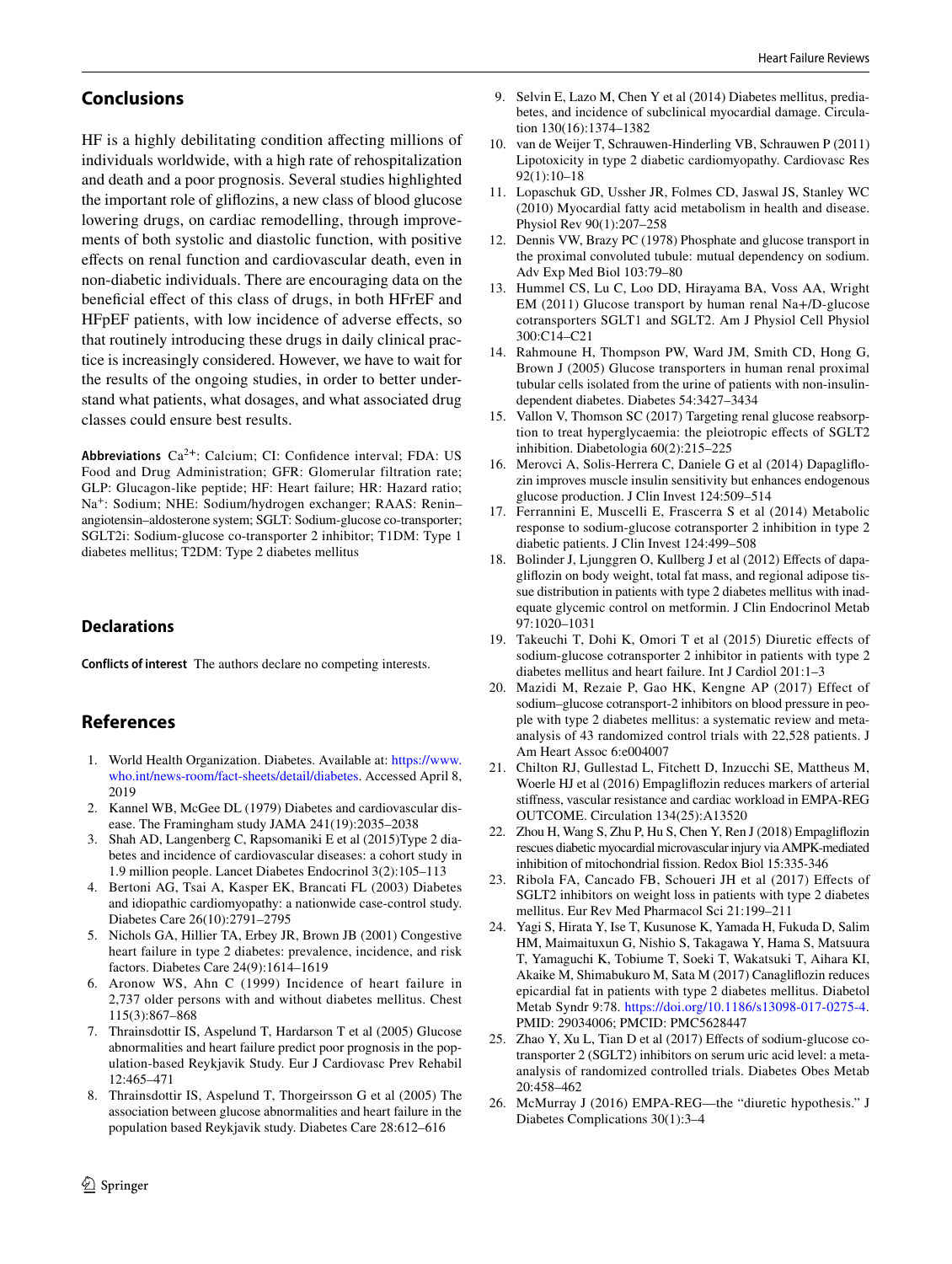- <span id="page-16-0"></span>27. Rahman A, Hitomi H, Nishiyama A (2017) Cardioprotective efects of SGLT2 inhibitors are possibly associated with normalization of the circadian rhythm of blood pressure. Hypertens Res 40:535–540
- <span id="page-16-1"></span>28. Ferrannini E, Mark M, Mayoux E (2016) CV protection in the EMPA-REG OUTCOME trial: a ''thrifty substrate'' hypothesis. Diabetes Care 39:1108–14
- <span id="page-16-2"></span>29. Kimura T, Sanada J, Shimoda M et al (2017) Switching from lowdose thiazide diuretics to sodium-glucose cotransporter 2 inhibitor improves various metabolic parameters without affecting blood pressure in patients with type 2 diabetes and hypertension. J Diabetes Investig 9:875–881
- <span id="page-16-3"></span>30. Ojima A, Matsui T, Nishino Y et al (2015) Empaglifozin, an inhibitor of sodium-glucose cotransporter 2 exerts anti-infammatory and antifbrotic efects on experimental diabetic nephropathy partly by suppressing AGEs-receptor axis. Horm Metab Res 47:686–692
- <span id="page-16-4"></span>31. Matthews VB, Elliot RH, Rudnicka C, Hricova J, Herat L, Schlaich MP (2017) Role of the sympathetic nervous system in regulation of the sodium glucose cotransporter 2. J Hypertens 35(10):2059-2068
- <span id="page-16-5"></span>32. Bertero E, Prates Roma L, Ameri P et al (2018) Cardiac efects of SGLT2 inhibitors: the sodium hypothesis. Cardiovasc Res 114:12–18
- <span id="page-16-6"></span>33. Bell RM, Yellon DM (2018) SGLT2 inhibitors: hypotheses on the mechanism of cardiovascular protection. Lancet Diabetes Endocrinol 6(6):435-437
- <span id="page-16-7"></span>34. Takeuchi T, Dohi K, Omori T, Moriwaki K, Sato Y, Nakamori S, Fujimoto N, Fujii E, Yamada N, Ito M (2015) Diuretic efects of sodium-glucose cotransporter 2 inhibitor in patients with type 2 diabetes mellitus and heart failure. Int J Cardiol 201:1-3
- <span id="page-16-8"></span>35. Zinman B, Inzucchi SE, Lachin JM, Wanner C, Ferrari R, Fitchett D, Bluhmki E, Hantel S, Kempthorne-Rawson J, Newman J, Johansen OE, Woerle HJ, Broedl UC (2014) Rationale, design, and baseline characteristics of a randomized, placebocontrolled cardiovascular outcome trial of empaglifozin (EMPA-REG OUTCOME). Cardiovasc Diabetol 13:102
- <span id="page-16-9"></span>36. Neal B, Perkovic V, Matthews DR, Mahafey KW, Fulcher G, Meininger G, Erondu N, Desai M, Shaw W, Vercruysse F, Yee J, Deng H, de Zeeuw D (2017) CANVAS-R Trial Collaborative Group. Rationale, design and baseline characteristics of the CANaglifozin cardioVascular Assessment Study-Renal (CANVAS-R): a randomized, placebocontrolled trial. Diabetes Obes Metab 19:387-393
- <span id="page-16-10"></span>37. Neal B, Perkovic V, Mahafey KW, de Zeeuw D, Fulcher G, Erondu N, Shaw W, Law G, Desai M, Matthews DR (2017) CANVAS Program Collaborative Group. Canaglifozin and cardiovascular and renal events in type 2 diabetes. N Engl J Med 377:644-657
- <span id="page-16-11"></span>38. Heerspink HJ, Perkins BA, Fitchett DH, Husain M, Cherney DZ (2016) Sodium Glucose Cotransporter 2 Inhibitors in the Treatment of Diabetes Mellitus: Cardiovascular and Kidney Efects, Potential Mechanisms, and Clinical Applications. Circulation 134(10):752-72
- <span id="page-16-12"></span>39. Lee HC, Shiou YL, Jhuo SJ, Chang CY, Liu PL, Jhuang WJ, Dai ZK, Chen WY, Chen YF, Lee AS (2019) The sodium-glucose co-transporter 2 inhibitor empaglifozin attenuates cardiac fbrosis and improves ventricular hemodynamics in hypertensive heart failure rats. Cardiovasc Diabetol 18(1):45
- <span id="page-16-13"></span>40. Loutradis C, Papadopoulou E, Theodorakopoulou M, Karagiannis A, Sarafdis P (2019) The efect of SGLT-2 inhibitors on blood pressure: a pleiotropic action favoring cardio- and nephroprotection. Future Med Chem 11(11):1285-1303
- <span id="page-16-14"></span>41. Neal B, Perkovic V, Matthews DR, Mahafey KW, Fulcher G, Meininger G, Erondu N, Desai M, Shaw W, Vercruysse F, Yee J, Deng H, de Zeeuw D (2017) CANVAS-R Trial Collaborative Group. Rationale, design and baseline characteristics of the CANaglifozin cardioVascular Assessment Study-Renal (CANVAS-R): a randomized, placebocontrolled trial. Diabetes Obes Metab 19:387-393
- <span id="page-16-15"></span>42. Neal B, Perkovic V, Mahafey KW, de Zeeuw D, Fulcher G, Erondu N, Shaw W, Law G, Desai M, Matthews DR (2017) CANVAS Program Collaborative Group. Canaglifozin and cardiovascular and renal events in type 2 diabetes. N Engl J Med 377:644-657
- <span id="page-16-16"></span>43. Wiviott SD, Raz I, Bonaca MP, Mosenzon O, Kato ET, Cahn A, Silverman MG, Bansilal S, Bhatt DL, Leiter LA, McGuire DK, Wilding JP, Gause-Nilsson IA, Langkilde AM, Johansson PA, Sabatine MS (2018) The design and rationale for the Dapaglifozin Efect on Cardiovascular Events (DECLARE)-TIMI 58 Trial. Am Heart J 200:83–89.<https://doi.org/10.1016/j.ahj.2018.01.012> (Epub 2018 Feb 7 PMID: 29898853)
- <span id="page-16-17"></span>44. Zelniker TA, Wiviott SD, Raz I, Im K, Goodrich EL, Bonaca MP, Mosenzon O, Kato ET, Cahn A, Furtado RHM, Bhatt DL, Leiter LA, McGuire DK, Wilding JPH, Sabatine MS (2019) SGLT2 inhibitors for primary and secondary prevention of cardiovascular and renal outcomes in type 2 diabetes: a systematic review and meta-analysis of cardiovascular outcome trials. Lancet 393:31-39
- <span id="page-16-18"></span>45. Cosentino F, Cannon CP, Cherney DZI, Masiukiewicz U, Pratley R, Dagogo Jack S, Frederich R, Charbonnel B, Mancuso J, Shih WJ, Terra SG, Cater NB, Gantz I, McGuire DK (2020) VERTIS CV Investigators. efficacy of ertugliflozin on heart failure-related events in patients with type 2 diabetes mellitus and established atherosclerotic cardiovascular disease: results of the VERTIS CV trial. Circulation. [https://doi.org/10.1161/CIRCULATIONAHA.](https://doi.org/10.1161/CIRCULATIONAHA.120.050255) [120.050255.](https://doi.org/10.1161/CIRCULATIONAHA.120.050255) Epub ahead of print. PMID: 33026243
- <span id="page-16-19"></span>46. Packer M, Butler J, Filippatos GS, Jamal W, Salsali A, Schnee J, Kimura K, Zeller C, George J, Brueckmann M, Anker SD, Zannad F (2019) EMPEROR-reduced trial committees and investigators. Evaluation of the efect of sodium-glucose co-transporter 2 inhibition with empaglifozin on morbidity and mortality of patients with chronic heart failure and a reduced ejection fraction: rationale for and design of the EMPEROR-Reduced trial. Eur J Heart Fail 21(10):1270–1278
- <span id="page-16-20"></span>47. Packer M, Anker SD, Butler J, Filippatos G, Pocock SJ, Carson P, Januzzi J, Verma S, Tsutsui H, Brueckmann M, Jamal W, Kimura K, Schnee J, Zeller C, Cotton D, Bocchi E, Böhm M, Choi DJ, Chopra V, Chuquiure E, Giannetti N, Janssens S, Zhang J, Gonzalez Juanatey JR, Kaul S, Brunner-La Rocca HP, Merkely B, Nicholls SJ, Perrone S, Pina I, Ponikowski P, Sattar N, Senni M, Seronde MF, Spinar J, Squire I, Taddei S, Wanner C, Zannad F (2020) EMPEROR-reduced trial investigators. Cardiovascular and renal outcomes with empaglifozin in heart failure. N Engl J Med. [https://doi.org/10.1056/NEJMoa2022190](https://www.nejm.org/doi/full/10.1056/NEJMoa2022190). Epub ahead of print. (PMID:32865377)
- <span id="page-16-21"></span>48. Damman K, Beusekamp JC, Boorsma EM, Swart HP, Smilde TDJ, Elvan A, van Eck JWM, Heerspink HJL, Voors AA (2020) Randomized, double-blind, placebo-controlled, multicentre pilot study on the efects of empaglifozin on clinical outcomes in patients with acute decompensated heart failure (EMPA-RESPONSE-AHF). Eur J Heart Fail 22(4):713–722
- <span id="page-16-22"></span>49. McMurray JJV, Solomon SD, Inzucchi SE, Køber L, Kosiborod MN, Martinez FA, Ponikowski P, Sabatine MS, Anand IS, Bělohlávek J, Böhm M, Chiang CE, Chopra VK, de Boer RA, Desai AS, Diez M, Drozdz J, Dukát A, Ge J, Howlett JG, Katova T, Kitakaze M, Ljungman CEA, Merkely B, Nicolau JC, O'Meara E, Petrie MC, Vinh PN, Schou M, Tereshchenko S, Verma S (2019) Held C1, DeMets DL, Docherty KF, Jhund PS, Bengtsson O, Sjöstrand M, Langkilde AM; DAPA-HF trial committees and investigators dapaglifozin in patients with heart failure and reduced ejection fraction. N Engl J Med 381(21):1995–2008
- <span id="page-16-23"></span>50. Petrie MC, Verma S, Docherty KF, Inzucchi SE, Anand I, Belohlávek J, Böhm M, Chiang CE, Chopra VK, de Boer RA, Desai AS, Diez M, Drozdz J, Dukát A, Ge J, Howlett J, Katova T, Kitakaze M, Ljungman CEA, Merkely B, Nicolau JC, O'Meara E, Vinh PN, Schou M, Tereshchenko S, Køber L, Kosiborod MN, Langkilde AM, Martinez FA, Ponikowski P, Sabatine MS, Sjöstrand M,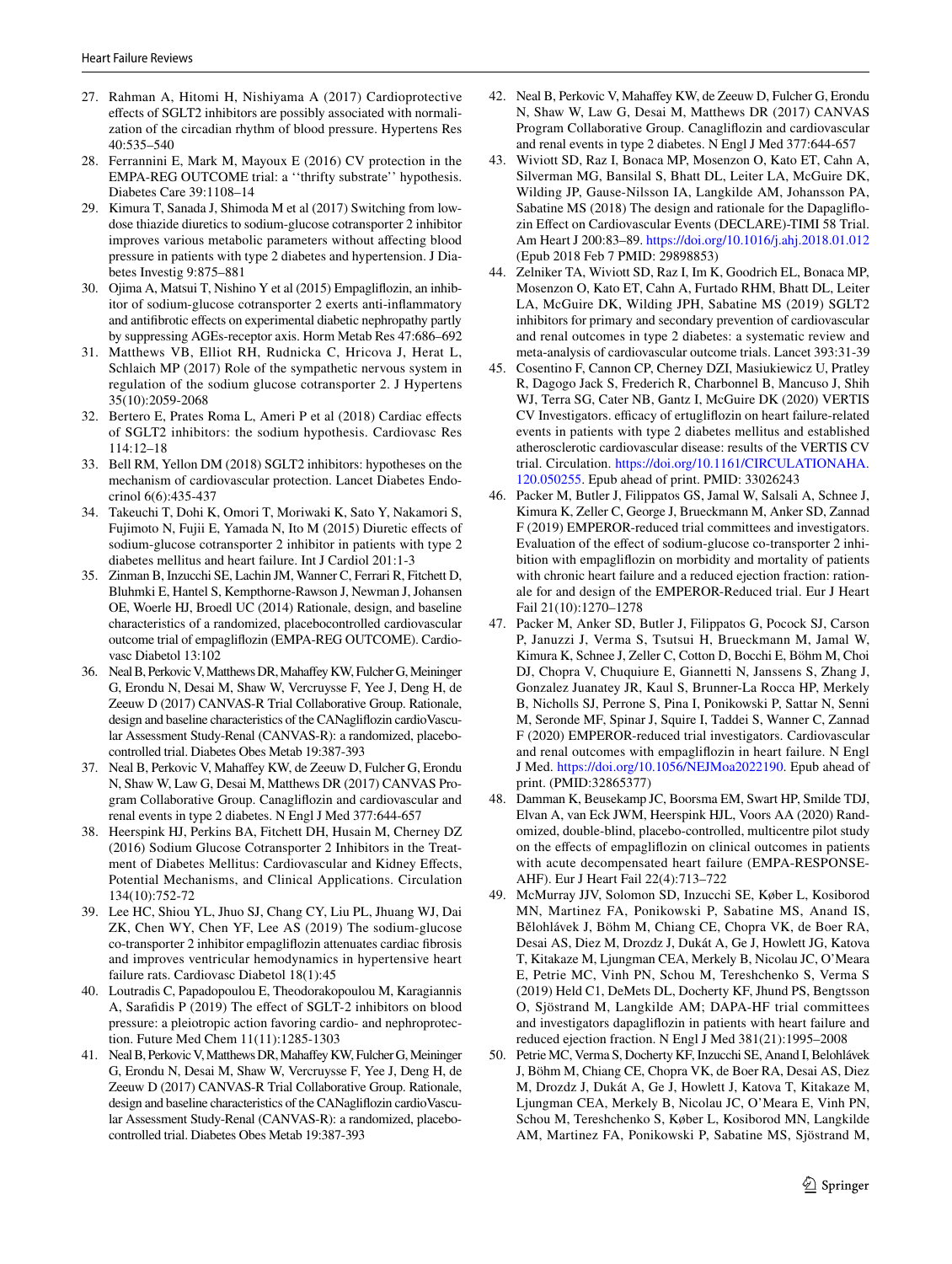Solomon SD, Johanson P, Greasley PJ, Boulton D, Bengtsson O, Jhund PS, McMurray JJV. Efect of dapaglifozin on worsening heart failure and cardiovascular death in patients with heart failure with and without diabetes. JAMA. 2020 Mar 27. [https://doi.org/](https://doi.org/10.1001/jama.2020.1906) [10.1001/jama.2020.1906.](https://doi.org/10.1001/jama.2020.1906) [Epub ahead of print]

- <span id="page-17-0"></span>51. McMurray JJV, DeMets DL, Inzucchi SE, Køber L, Kosiborod MN, Langkilde AM, Martinez FA, Bengtsson O, Ponikowski P, Sabatine MS, Sjöstrand M, Solomon SD (2019) DAPA-HF committees and investigators. The Dapaglifozin And Prevention of Adverse-outcomes in Heart Failure (DAPA-HF) trial: baseline characteristics. Eur J Heart Fail 21(11):1402–1411
- <span id="page-17-1"></span>52. Solomon SD, Jhund PS, Claggett BL, Dewan P, Køber L, Kosiborod MN, Martinez FA, Ponikowski P, Sabatine MS, Inzucchi SE, Desai AS, Bengtsson O, Lindholm D, Sjostrand M, Langkilde AM, McMurray JJV (2020) Efect of dapaglifozin in patients with HFrEF treated with sacubitril/valsartan: the DAPA-HF Trial. JACC Heart Fail S2213–1779(20):30254–30257. [https://doi.org/](https://doi.org/10.1016/j.jchf.2020.04.008) [10.1016/j.jchf.2020.04.008](https://doi.org/10.1016/j.jchf.2020.04.008)
- <span id="page-17-2"></span>53. Kosiborod MN, Jhund P, Docherty KF, Diez M, Petrie MC, Verma S, Nicolau JC, Merkely B, Kitakaze M, DeMets DL, Inzucchi SE, Køeber L, Martinez FA, Ponikowski P, Sabatine MS, Solomon SD, Bengtsson O, Lindholm D, Niklasson A, Sjöstrand M, Langkilde AM, McMurray JJV (2019) Efects of dapaglifozin on symptoms, function and quality of life in patients with heart failure and reduced ejection fraction: results from the DAPA-HF trial. Circulation. [https://doi.org/10.1161/CIRCULATIONAHA.](https://doi.org/10.1161/CIRCULATIONAHA.119.044138) [119.044138.](https://doi.org/10.1161/CIRCULATIONAHA.119.044138) [Epub ahead of print]
- <span id="page-17-3"></span>54. Docherty KF, Jhund PS, Inzucchi SE, Køber L, Kosiborod MN, Martinez FA, Ponikowski P, DeMets DL, Sabatine MS, Bengtsson O, Sjöstrand M, Langkilde AM, Desai AS, Diez M, Howlett JG, Katova T, Ljungman CEA, O'Meara E, Petrie MC, Schou M, Verma S, Vinh PN, Solomon SD, McMurray JJV (2020) Efects of dapaglifozin in DAPA-HF according to background heart failure therapy. Eur Heart J pii: ehaa183. [https://doi.org/10.1093/eurheartj/](https://doi.org/10.1093/eurheartj/ehaa183) [ehaa183.](https://doi.org/10.1093/eurheartj/ehaa183) [Epub ahead of print]
- <span id="page-17-4"></span>55. Serenelli M, Böhm M, Inzucchi SE, Køber L, Kosiborod MN, Martinez FA, Ponikowski P, Sabatine MS, Solomon SD, DeMets DL, Bengtsson O, Sjöstrand M, Langkilde AM, Anand IS, Chiang CE, Chopra VK, de Boer RA, Diez M, Dukát A, Ge J, Howlett JG, Katova T, Kitakaze M, Ljungman CEA, Verma S, Docherty KF, Jhund PS, McMurray JJV (2020) Efect of dapaglifozin according to baseline systolic blood pressure in the Dapaglifozin and Prevention of Adverse Outcomes in Heart Failure trial (DAPA-HF). Eur Heart J ehaa496
- <span id="page-17-5"></span>56. Jackson AM, Dewan P, Anand IS, Bělohlávek J, Bengtsson O, de Boer RA, Böhm M, Boulton DW, Chopra VK, Demets DL, Docherty KF, Dukát A, Greasley PJ, Howlett JG, Inzucchi SE, Katova T, Køber L, Kosiborod MN, Langkilde AM, Lindholm D, Ljungman CEA, Martinez FA, O'Meara E, Sabatine MS, Sjöstrand M, Solomon SD, Tereshchenko S, Verma S, Jhund PS, McMurray JJV (2020) Dapaglifozin and diuretic usein patients with heart failure and reduced ejection fraction in DAPA-HF. Circulation. [https://doi.org/10.1161/CIRCULATIONAHA.120.](https://doi.org/10.1161/CIRCULATIONAHA.120.047077) [047077](https://doi.org/10.1161/CIRCULATIONAHA.120.047077)
- <span id="page-17-6"></span>57. Nassif ME, Windsor SL, Tang F, Khariton Y, Husain M, Inzucchi SE, Mc-Guire DK, Pitt B, Scirica BM, Austin B, Drazner MH, Fong MW, Givertz MM, Gordon RA, Jermyn R, Katz SD, Lamba S, Lanfear DE, LaRue SJ, Lindenfeld J, Malone M, Margulies K, Mentz RJ, Mutharasan RK, Pursley M, Umpierrez G, Kosiborod M (2019) Dapaglifozin efects on biomarkers, symptoms, and functional status in patients with heart failure with reduced ejection fraction: the DEFINE-HF trial. Circulation 140(18):1463–1476
- <span id="page-17-7"></span>58. Zannad F et al (2020) SGLT2 inhibitors in patients with heart failure with reduced ejection fraction: a meta-analysis

of the EMPEROR-Reduced and DAPA-HF trials. Lancet 396(10254):819–829

- <span id="page-17-8"></span>59. Perkovic V, Jardine MJ, Neal B, Bompoint S, Heerspink HJL, Charytan DM, Edwards R, Agarwal R, Bakris G, Bull S, Cannon CP, Capuano G, Chu PL, de Zeeuw D, Greene T, Levin A, Pollock C, Wheeler DC, Yavin Y, Zhang H, Zinman B, Meininger G, Brenner BM, Mahafey KW; CREDENCE trial investigators. canaglifozin and renal outcomes in type 2 diabetes and nephropathy. N Engl J Med. 2019 Jun 13;380(24):2295–2306
- <span id="page-17-9"></span>60. Ryan PB, Buse JB, Schuemie MJ, DeFalco F, Yuan Z, Stang PE, Berlin JA, Rosenthal N (2018) Comparative effectiveness of canaglifozin, SGLT2 inhibitors and non-SGLT2 inhibitors on the risk of hospitalization for heart failure and amputation in patients with type 2 diabetes mellitus: a real-world meta-analysis of 4 observational databases (OBSERVE-4D). Diabetes Obes Metab 20(11):2585–2597
- <span id="page-17-10"></span>61. Cannon CP et al (2018) Design and baseline characteristics of the eValuation of ERTuglifozin efIcacy and Safety CardioVascular outcomes trial (VERTIS-CV). Am Heart J 206:11–23. [https://doi.](https://doi.org/10.1016/j.ahj.2018.08.016) [org/10.1016/j.ahj.2018.08.016](https://doi.org/10.1016/j.ahj.2018.08.016) (Epub 2018 Sep 5)
- <span id="page-17-11"></span>62. Heerspink HJL, Stefansson BV, Chertow GM, Correa-Rotter R, Greene T, Hou FF, Lindberg M, McMurray J, Rossing P, Toto R, Langkilde AM, Wheeler DC, Investigators D-C (2020) Rationale and protocol of the Dapaglifozin And Prevention of Adverse outcomes in Chronic Kidney Disease (DAPA-CKD) randomized controlled trial. Nephrol Dial Transplant 35(2):274–282
- <span id="page-17-12"></span>63. Jenifer M Brown, Brendan M Everett (2019) Cardioprotective diabetes drugs: what cardiologists need to know. Cardiovasc Endocrinol Metab 8(4):96–105
- <span id="page-17-13"></span>64. Sun H Kim, Tara I Chang, Kenneth W Mahafey (2020) A call for a new paradigm for diabetes care in the era of sodium-glucose cotransporter 2 inhibitors (SGLT2i). Cardiol Ther.
- <span id="page-17-14"></span>65. Davies MJ, D'Alessio DA, Fradkin J et al (2018) Management of Hyperglycemia in Type 2 Diabetes, 2018. A Consensus Report by the American Diabetes Association (ADA) and the European Association for the Study of Diabetes (EASD). Diabetes Care 41:2669–701
- <span id="page-17-15"></span>66. Arnold SV, Inzucchi SE, Tang F et al (2017) Real-world use and modeled impact of glucose-lowering therapies evaluated in recent cardio-vascular outcomes trials: an NCDR research to practice project. Eur J Prev Cardiol 24:1637–1645
- <span id="page-17-16"></span>67. Cosentino F, Grant PJ, Aboyans V, Bailey CJ, Ceriello A, Delgado V, Federici M, Filippatos G, Grobbee DE, Hansen TB, Huikuri HV, Johansson I, Jüni P, Lettino M, Marx N, Mellbin G, Östgren CJ, Rocca B, Roffi M, Sattar N, Seferović PM, Sousa-Uva M, Valensi P, Wheeler DC (2020) ESC Scientifc Document Group. 2019 ESC Guidelines on diabetes, pre-diabetes, and cardiovascular diseases developed in collaboration with the EASD. Eur Heart J 7;41(2):255–323.
- <span id="page-17-17"></span>68. Vaduganathan M, Sathiyakumar V, Singh A et al (2018) Prescriber patterns of SGLT2i after expansions of U.S. Food and Drug Administration labeling. J Am Coll Cardiol 72:3370–2
- 69. Sattar N, Petrie MC, Zinman B et al (2017) Novel diabetes drugs and the cardiovascular specialist. J Am Coll Cardiol 69:2646–2656
- <span id="page-17-18"></span>70. Butler J, Zannad F, Filippatos G, Anker SD, Packer M (2020) Totality of evidence in trials of sodium-glucose co-transporter-2 inhibitors in the patients with heart failure with reduced ejection fraction: implications for clinical practice. Eur Heart J ehaa731. [https://doi.org/10.1093/eurheartj/ehaa731.](https://doi.org/10.1093/eurheartj/ehaa731) Epub ahead of print. PMID: 32935133.
- <span id="page-17-19"></span>71. Santos-Gallego CG, Garcia-Ropero A, Mancini D, Pinney SP, Contreras JP, Fergus I, Abascal V, Moreno P, Atallah-Lajam F, Tamler R, Lala A, Sanz J, Fuster V, Badimon JJ (2019) Rationale and design of the EMPA-TROPISM Trial (ATRU-4): Are the